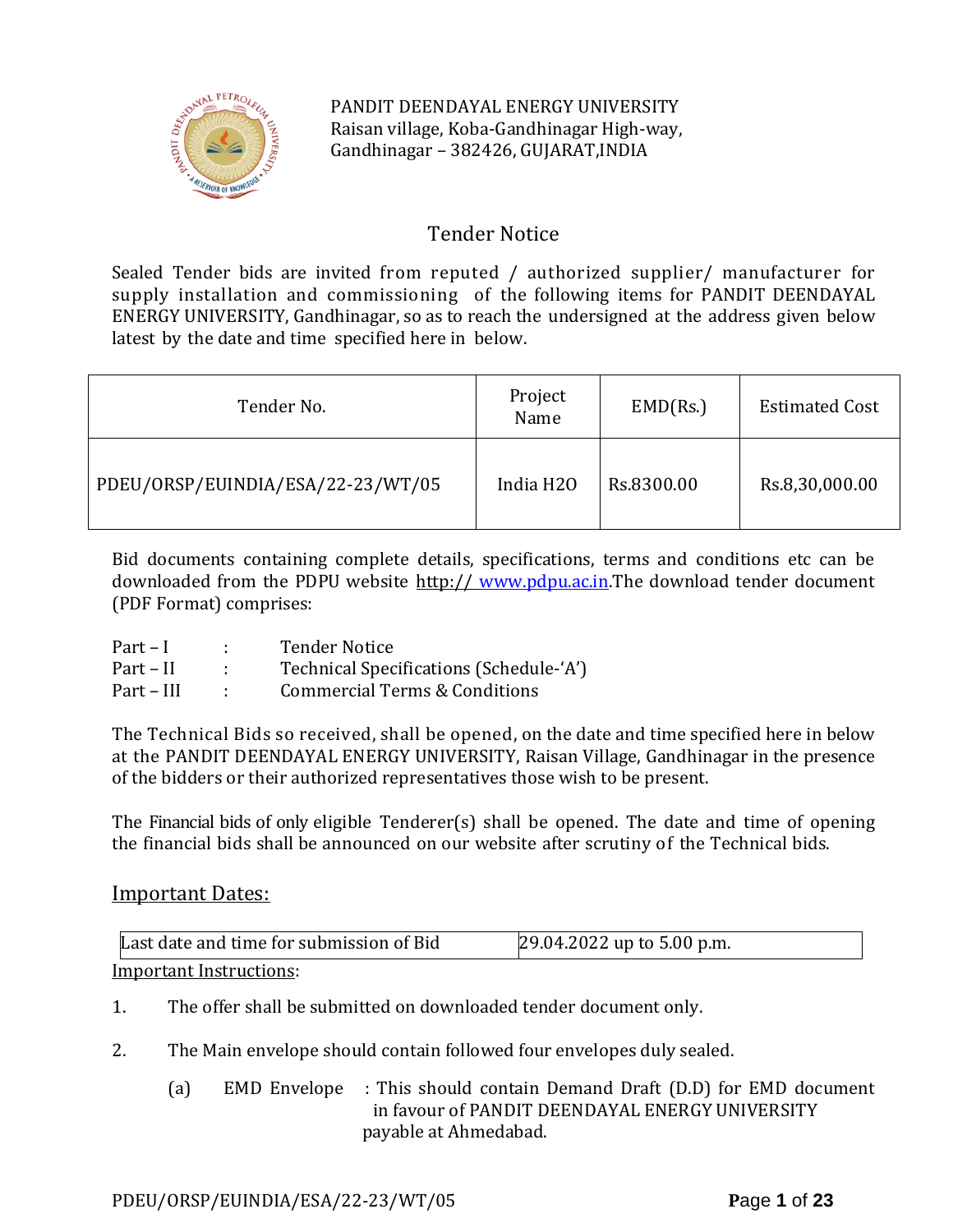- (b) Technical Bid : Schedule- 'A'
- (c) General Commercial Terms & Conditions
- (d) Price Bid : (Schedule 'B') should contain only Price Bid.

All the four envelopes should be super scribed with tender No., date of opening and Name of the bidder.

- 3. Offer without EMD is liable to be rejected forthwith.
- 4. The Tender, duly completed, should be sent by RPAD or Speed Post or Courier Service (Hand Delivery is not acceptable) so as to reach latest by the date and time specified here in above. Tender received after the due date and time shall be rejected irrespective of delay due to postal service or any other reasons.
- 5. Any technical query, information clarification pertaining to this tender may be referred to **Dr. Anurag Mudgal (Project In charge- 07923275437; E-Mail: [anurag.mudgal@sot.pdpu.ac.in\)](mailto:anurag.mudgal@sot.pdpu.ac.in)** Pandit Deendayal Energy University, Raisan village, Gandhinagar- Koba highway, Gandhinagar-382426 OR **purchase@pdpu.ac.in**

PDPU reserves right to reject any OR all tenders without assigning any reason.

 $Sd$  /-

Registrar PANDIT DEENDAYAL ENERGY UNIVERSITY Raisan village, Koba-Gandhinagar High-way, Gandhinagar – 382426, GUJARAT,INDIA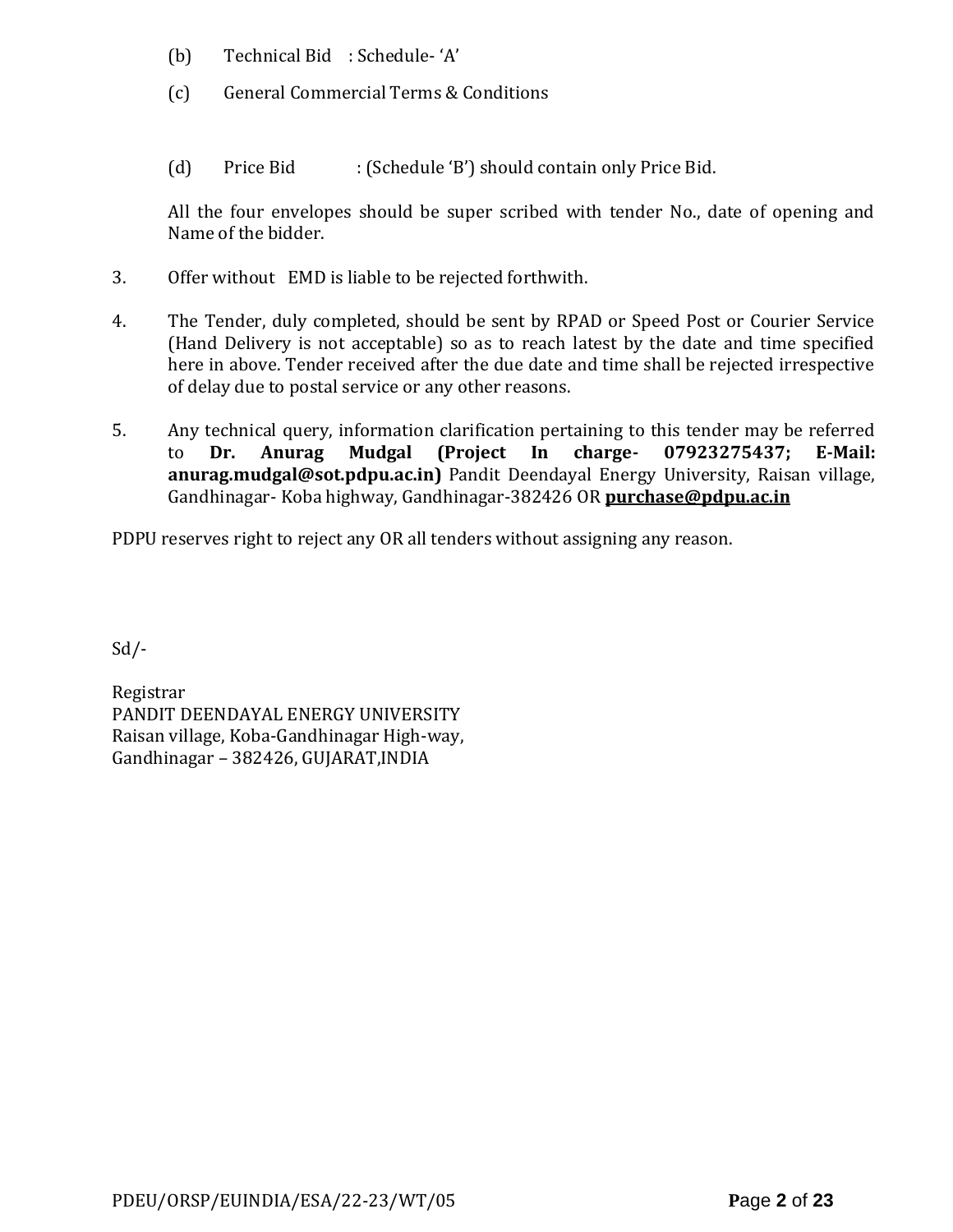# PART-II

# SCHEDULE-'A'

# *Adsorption Unit and accessories for Electro spinning*

| SN  | Item                                                                                               | <b>Technical Specifications</b>                                                                                                                                                                                                                                                                                                                                                                                                                                                                                                 | Quantity |
|-----|----------------------------------------------------------------------------------------------------|---------------------------------------------------------------------------------------------------------------------------------------------------------------------------------------------------------------------------------------------------------------------------------------------------------------------------------------------------------------------------------------------------------------------------------------------------------------------------------------------------------------------------------|----------|
| 1.  | <b>High Voltage</b><br>power supply                                                                | Variable from 0 to 30 kV Max current 0.5mA<br>$\bullet$<br>With Digital Voltmeter<br>$\bullet$<br><b>Static Removal Device- Shorting Stick</b><br>$\bullet$                                                                                                                                                                                                                                                                                                                                                                     |          |
| 2.  | Fume Hood                                                                                          | Standalone unit with in-built power supply and wiring for the heater, lighting<br>$\bullet$<br>and exhaust<br>Transparent glass windows on three sides for monitoring the electrospinning<br>$\bullet$<br>process<br>Construction material: Stainless steel, aluminum & glass Epoxy coated for<br>$\bullet$<br>electrical insulation<br>Exhaust fan ventilation at the top of the hood which can be connected to an<br>$\bullet$<br>exhaust outer available at the customer's facility.                                         |          |
| 3.  | Independently<br><b>Controlled Dual</b><br>Channel<br>Syringe<br>Pump                              | To dispense from standard disposable or glass syringes of volume ranging<br>$\bullet$<br>from 2.5 to 20 ml<br>Syringe holder made of insulating material to work under high voltage<br>$\bullet$<br>conditions.<br>Motor control through micro controller to control and indicate flow rate<br>$\bullet$<br>OC based control with documentation of parameters like syringe diameter,<br>$\bullet$<br>flow rate, spray duration etc.                                                                                             |          |
| 4.  | Coaxial<br>Spinneret                                                                               | Spinneret for Coaxial spinning<br>$\bullet$<br>Tubing to connect syringe with spinneret<br>$\bullet$                                                                                                                                                                                                                                                                                                                                                                                                                            |          |
| 5.  | Drum collector                                                                                     | Stainless steel drums of different sizes<br>$\bullet$<br>Rotational Speed: 200-3500 rpm<br>$\bullet$<br>Grounding facility: Available<br>$\bullet$<br>Actuator: Microprocessor controlled BLDC motor with hall sensor feedback,<br>$\bullet$<br>Speed stability:±1%<br>$\bullet$<br>The diameter of the Rotating mandrel will be 2mm to 100mm diameter and is<br>$\bullet$<br>of 200mm length<br>Rotating Mandrel targets of 9 different diameters (100mm, 75mm, 80mm,<br>25mm, 16mm, 12mm, 6mm, 4mm, 2mm)                      | 1 Unit   |
| 6.  | <b>Plate Collector</b>                                                                             | 300 x 300 mm<br>$\bullet$                                                                                                                                                                                                                                                                                                                                                                                                                                                                                                       |          |
| 7.  | Distance<br>adjustment                                                                             | Motorized distance adjustment between Syringe and collector<br>$\bullet$                                                                                                                                                                                                                                                                                                                                                                                                                                                        |          |
| 8.  | Spares                                                                                             | Standard Disposable syringe of 2.5 and 10 ml 100 nos. Each<br>$\bullet$<br>Necessary cables and connector<br>Operating instructions and warranty card<br>$\bullet$                                                                                                                                                                                                                                                                                                                                                              |          |
| 9.  | <b>Cabin Heating</b>                                                                               | Provision to heat cabin up to 40 degree C<br>$\bullet$                                                                                                                                                                                                                                                                                                                                                                                                                                                                          |          |
| 10. | Orientation                                                                                        | <b>Horizontal Spinning</b><br>$\bullet$                                                                                                                                                                                                                                                                                                                                                                                                                                                                                         |          |
| 11. | Electrospinning<br>Enclosure<br>construction<br>safety and<br>additional<br>features of<br>cabinet | MS Frame with glass panel on 4 sides and front doors, Spinning chamber<br>$\bullet$<br>painted for insulation, granite tabletop, stand-alone instrument<br>With static removal device-Residual charge discharge stick<br>a)<br>Safety switch to switch off H.V. Power supply when door is opened<br>b)<br>Proper Cabin Lighting<br>$\mathbf{c}$<br>Back light to view needle tip<br>$\mathbf{d}$<br>Exhaust fan ventilation<br>e)<br>Exhaust fan ventilation<br>f)<br>Emergency Stop and rubber floor mat for user safety<br>g) |          |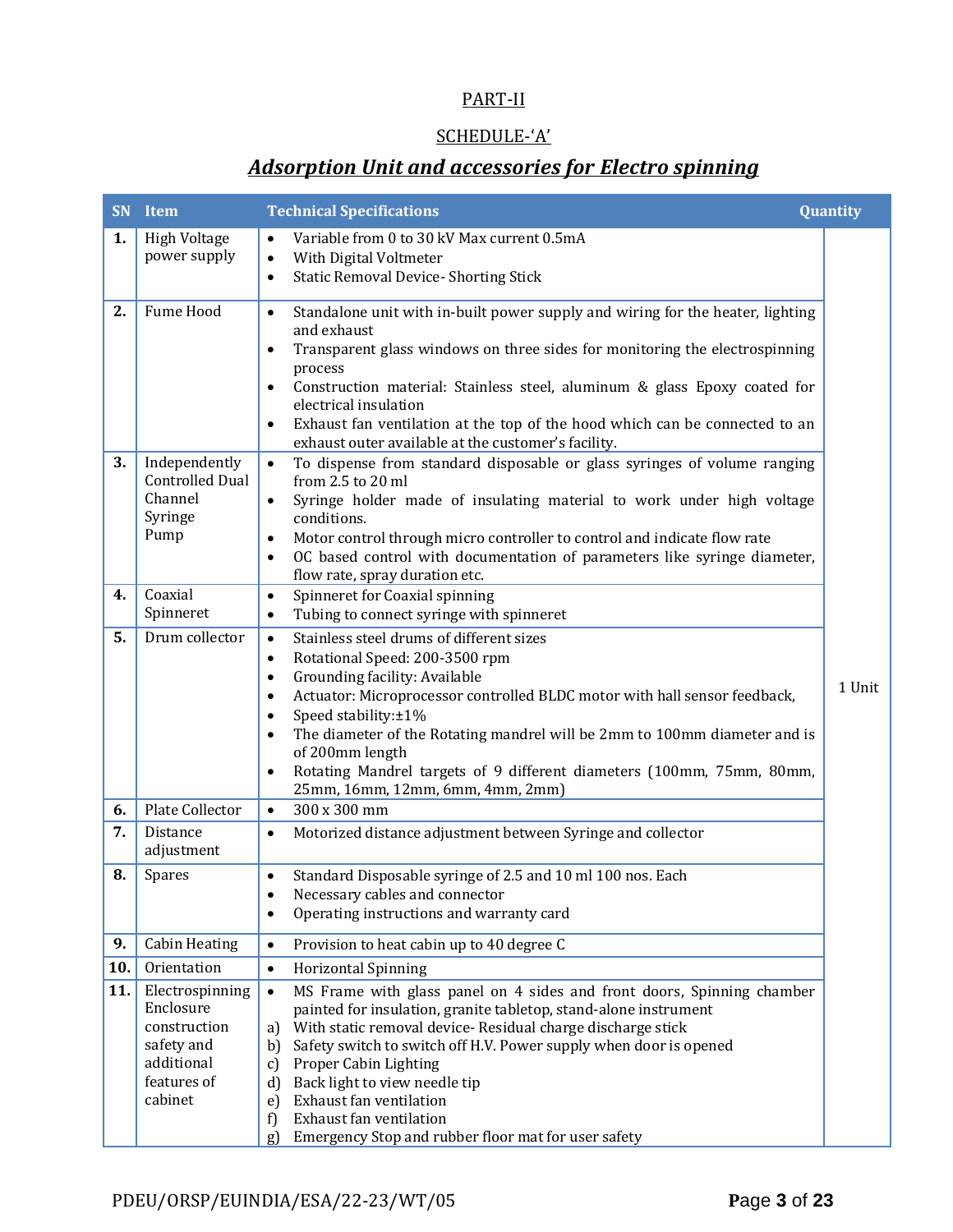### PART-III

#### GENERAL COMMERCIAL TERMS AND CONDITIONS

#### DEFINATIONS:

- Tenderer/Supplier/Bidder: These terms are synonym and mean the firm who intends or who has submitted offer in response to this tender.
- Tender / Bid Document: means this tender document.
- PDPU: PANDIT DEENDAYAL ENERGY UNIVERSITY having it office at Raisan Village, Gandhinagar-382007 and includes it's successors and assignee.
- 1 The tenderer should thoroughly read all the clauses of the tender document before submitting the duly filled in Tender.

Tenderer shall place the following ANNEXURES as FIRST EIGHT pages of their Technical Bid in the following sequence.

| <b>FIRST PAGE</b>   | <b>ANNEXURE-1</b>   |
|---------------------|---------------------|
| <b>SECOND PAGE</b>  | <b>ANNEXURE - 2</b> |
| THIRD PAGE          | <b>ANNEXURE - 3</b> |
| <b>FOURTH PAGE</b>  | <b>ANNEXURE - 4</b> |
| <b>FIFTH PAGE</b>   | <b>ANNEXURE - 5</b> |
| <b>SIXTH PAGE</b>   | <b>ANNEXURE - 6</b> |
| <b>SEVENTH PAGE</b> | <b>ANNEXURE - 7</b> |
| EIGHTH PAGE         | <b>ANNEXURE - 8</b> |

# 2 SUBMISSION OF BID DOCUMENT:

PDPU follows two bid systems. Tenderer shall submit two separate bids viz.

- a) Techno Commercial Bid (Technical Bid) and
- b) Price Bid as under.
	- (a) Technical Bid: This shall be in sealed envelope. It shall be super scribed

| Technical Bid: Tender No. | Name of Bidder: |  |
|---------------------------|-----------------|--|
|                           |                 |  |

It shall contain the following

(i) Eight pages as mentioned in condition 1 above and

TENDERERS SHOULD FURNISH THE FOLLOWING DETAILS:

[1] Technical Specifications(Part-II) and General Term & Conditions(Part –III) of Tender Document Duly Sign on each page by Authorized Signatory as token of his acceptance.

[2] Audited Accounts of last three years of the firm.

[3] Performance reports if any.

[4] Consent letter from their principals to manufacture such items.

[5] All the testing equipment MUST have been calibrated up to date.

[6] List of customers

(ii) All the information and supporting documents for (i) above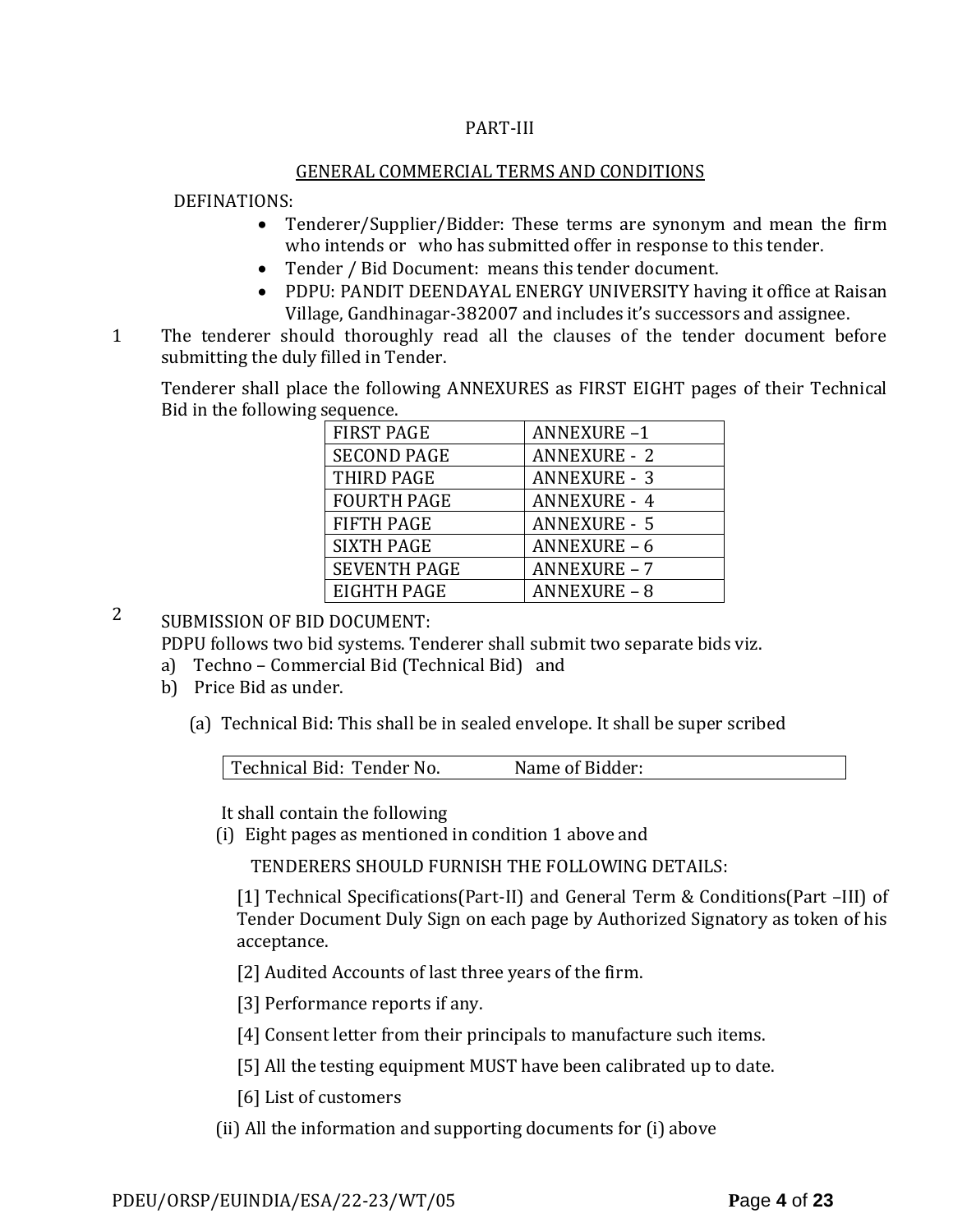- (iii) Details, Documents, Literature, certificates etc. for the equipment / Material offered.
- (b) Price Bid: This shall be in sealed envelope.

It shall contain offer price in the form specified in the tender document as Schedule- 'B'. The Printed Price list or price in different format will render the offer liable for rejection. It shall be super –scribed as:

c) EMD Envelope: This envelop shall contain the following:

Demand draft or Bank Guarantee, as the case may be, for EMD supporting document, as mentioned hereof, if bidder seeks exemption in EMD It shall be super – scribed as :

| EMD Envelop:<br>Name of Bidder:<br>Tender No.: |  |
|------------------------------------------------|--|

d) Main Envelope: This envelope shall contain envelop of Technical bid, envelop of EMD and Price Bid. It shall be super – scribed as :

| Name of Bidder:<br>Main Envelop:<br>Tender No.: |
|-------------------------------------------------|
|-------------------------------------------------|

The entire bid document (Main envelope mentioned above) should be submitted so as to reach this office not later than 02.00 P.M. on due Date as specified in the tender notice through RPAD / Speed post or Courier only

Incomplete bids and amendments and additions to bids after opening of the bids will be ignored out rightly.

The technical scrutiny committee of PDPU shall evaluate the techno-commercial view of the tender. PDPU reserves the right to open or not to open the price bid of the bidders on the basis of their past performance of their supplied materials.

The price bid of those who are techno-commercially qualified shall only be opened.

## 3 PRICE EVALUATION:

No price preference shall be given on any account. All tenders will be evaluated on firm price end-cost basis; The parties however shall give the detailed break-up of the end cost. If PDPU feels that there is lack of serious competition or for any other reasons, PDPU may negotiate with the L-1 party. PDPU's decision to accept any or all tenders shall be final and binding on all the parties. However, the DG of PDPU or the Authorized committee at its sole discretion reserves the right to negotiate with other tenderer in case the technical specification of some or all products are found to be superior.

## 4 EARNEST MONEY DEPOSIT: (E.M.D.)

E.M.D. is payable @1% of the value of the items offered. The EMD is payable by Demand Draft, of any Nationalized Banks, drawn in favor of the PANDIT DEENDAYAL ENERGY UNIVERSITY, payable at Ahmedabad. If the amount of EMD is more than Rs. 25000/- the same can be paid by an irrecoverable Bank Guarantee from any nationalized Bank in a standard format prescribed by PDPU (Format given in this tender document).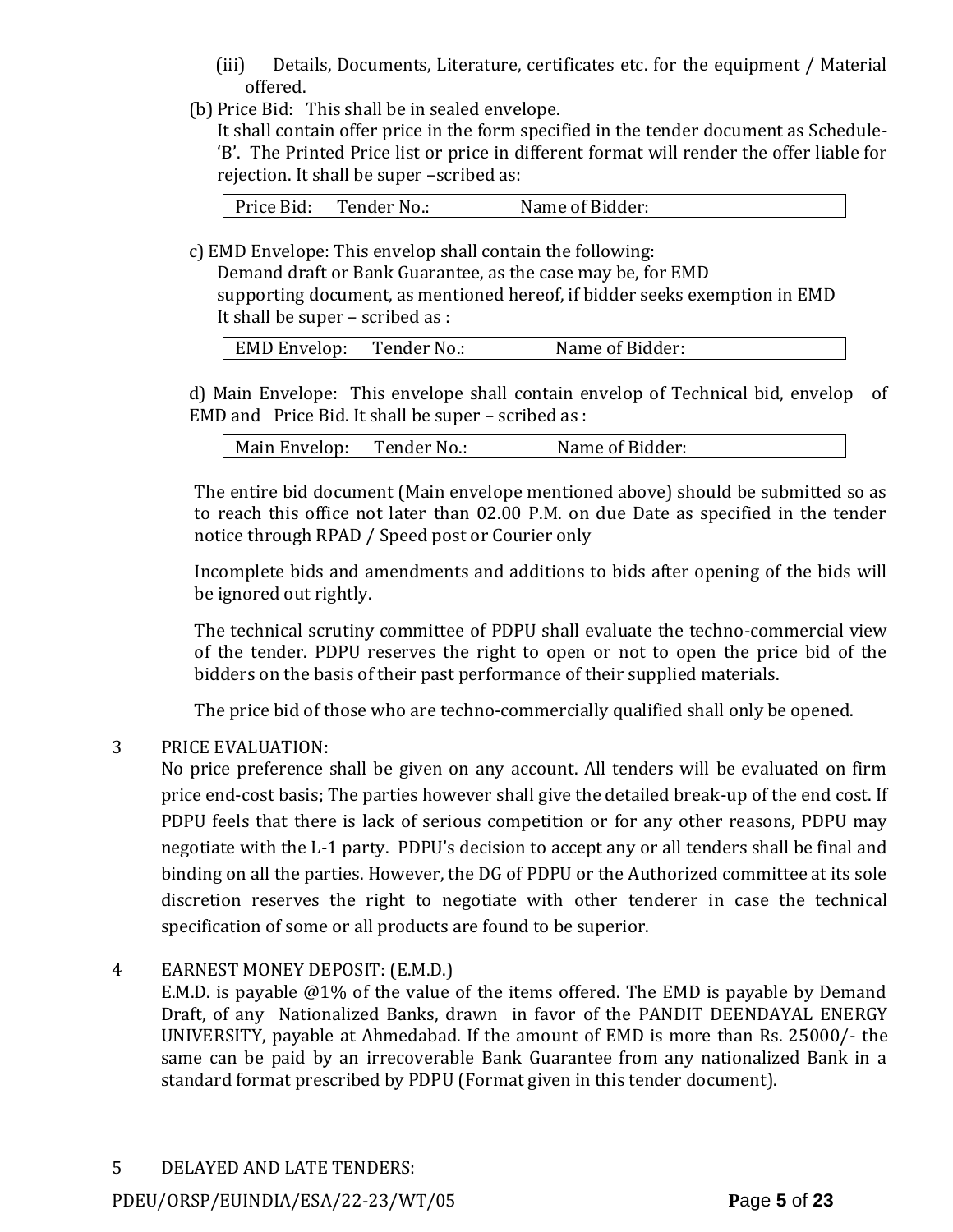No Tender shall be accepted / opened in any case which are received after due date and time of the receipt of tender irrespective of delay due to postal services or any other reasons and PDPU shall not assume any responsibility for late receipt of tender. Any correspondence in this matter will not be entertained.

#### 6 PRICES:

The details of the price shall be given in Price Bid (Schedule-B) only and nowhere else. Prices quoted shall be FIRM and on F.O.R. Destination basis (i.e. PDPU,Gandhinagar). However, the Tenderer should indicate in the Price Bid, the break-up of Unit F.O.R. Destination Prices with break-up of Unit Ex-works price ,Excise duty, GST, Custom Duty, average freight, packing charges, and Insurance Charges. Tenderer should quote the Freight as well as Insurance Charges both separately as shown in price bid. Please note that payment of excise duty will be made only on Ex-Work prices. Also, please mention rate of Excise duty. If this is not specifically mentioned then PDPU will have the option to take the prices as exclusive of taxes and duties (at maximum slab rates) for the evaluation of the tenders.

The Tenderer should invariably indicate the total unit end cost price considering all their costs / calculations in the Price bid itself for each item and all sub-items if any. This is mandatory. Cost components hidden / furnished elsewhere will not be considered and will be ignored out-rightly.

#### Only for Traders - Tender:

[i] In case of a trader-tender, if the quotation is furnished for all inclusive rates and the rates of taxes and duties are indicated without indicating the amount, in such cases, the price is eligible for statutory variation.

[ii] Where the trader-tender quotes all inclusive rates without indicating the rate of Taxes and Duties included in the quoted price, the price is not eligible for any statutory variation.

#### 7 REFUND / FORFIETURE OF E.M.D

EMD will be forfeited if (i) the tender, it covers, is withdrawn during the validity of the offer or (ii) the Tenderer fails to furnish / deposit the Performance Guarantee towards Execution Period (security deposit).

EMD of the unsuccessful tenderer's will be returned without intimation within 60 days of placing of the order to the successful Tenderer subject to the unsuccessful bidder returning the original receipt of the EMD together with the advance stamped receipt, to the Accounts Officer of PDPU.

EMD will be returned to the successful bidders, only on their submission of performance guarantee towards execution period against order released to them.

## 8 PERFORMANCE GUARANTEE (PG) TOWARDS EXECUTION PERIOD: (i.e. SECURITY DEPOSIT):

Successful tenderers will be required to pay an amount equivalent to 10% (Ten) of the value of the purchase order as Performance Guarantee (Security Deposit) within 10 days from the date of the purchase order failing which the purchase order is liable to be cancelled at the cost and the risk of the successful Tenderer (at the discretion of PDPU).

It can be paid by Demand Draft drawn in favour of PANDIT DEENDAYAL ENERGY UNIVERSITY payable at Ahmedabad or in the form of Bank Guarantee from Nationalized Bank if the amount is more than Rs.35,000/-.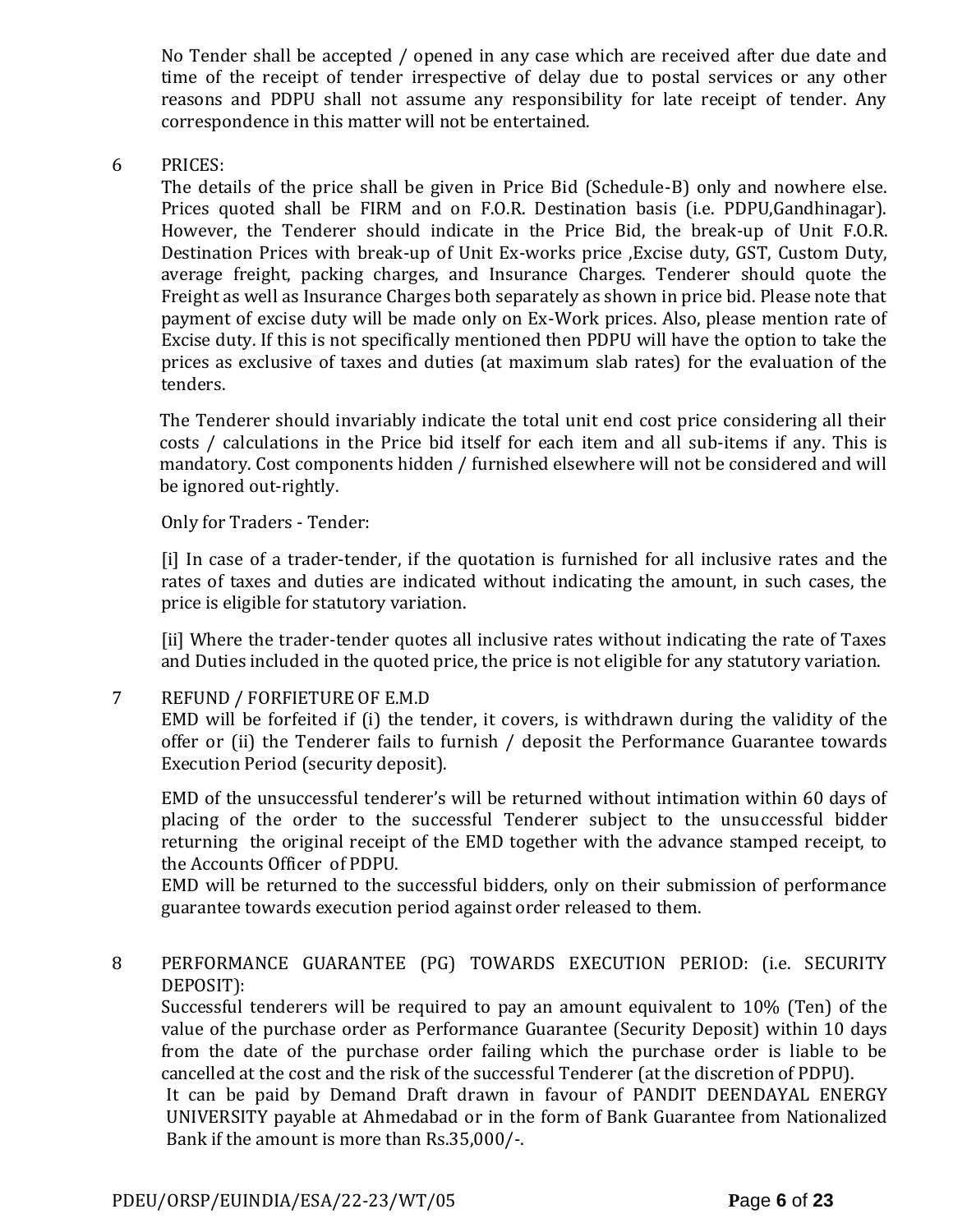The Bank Guarantee will be executed on the standard form prescribed by PDPU as APENDIX - I.

The Bank Guarantee so furnished should have clear one time validity till the completion of the order in all respects. Bank Guarantee for Interim period will not be acceptable. If by any reasons the supply period is extended then the supplier shall undertake to renew the Bank Guarantee at least one month before the expiry of the validity failing which PDPU will be free to encash the same.

The successful bidder/s shall have also to furnish PG (as specified here of) for the contract value towards warranty / guarantee period separately as applicable as per tender conditions.

Performance Guarantee towards Execution Period (Security Deposit) will be returned on successful completion of the Order and only after the Performance Guarantee towards warrantee/guarantee, as mentioned above, is submitted.

9 VALIDITY OF THE OFFERS:

The offers shall to be kept valid for a period of 180 days from the date of opening of technical bids. In case the finalization of the tender is likely to be delayed, the tenderers will be asked to extend the same without change in the prices or any terms and conditions of the offer. If any change is made, original or during the extended validity period, the offers will be liable for outright rejection without entering into further correspondence in this regard and no reference will also be made.

## 10 TRUCK RECEIPT (T.R) / AIRWAY BILL (A.B)

All the Goods should be dispatched freight paid and the A.B / T.R should be forwarded directly to PDPU Office at Raisan Village, Gandhinagar. The demurrage charges, if any, paid by the PDPU due to delay in informing PDPU or any other reason attributable to supplier, will be deducted from his bill. It is essential that packing notes and invoices are furnished in respect of every consignment.

The supplier will be responsible for any damages / shortage claim rejected by the respective Authorities for want of a clear A.B / T.R.

Materials may be dispatched by any convenient mode of transport and up to PDPU i.e. F.O.R Destination.

#### 11 PACKING AND FORWARDING CHARGES:

The prices shall be inclusive of packing & forwarding charges. The Materials should be strongly and adequately packed to ensure safe arrival at destination. The materials dispatched from overseas by Air / Shipping should be packed such that it can withstand rough handling and possible corrosion due to exposure to salt laden atmosphere, salt spray or open storage. All packing must be clearly marked with order Number and consignee's name and address.

#### 12 TRANSIT INSURANCE:

All the materials will be required to be supplied up to Destination against all transit risks, such as damage, loss, theft, fire, etc. The insurance period shall cover 15 days after the date of receipt of materials at site to enable PDPU to check up stores fully. The suppliers will be responsible for free replacement of such stores which have been received short, damaged or broken within 15 days.

The cost of damaged, defective stores materials will however be deducted from the bills of the suppliers and will be refunded only after replacement thereof. It will be the responsibility of the supplier to lodge claim against the insurance on receiving necessary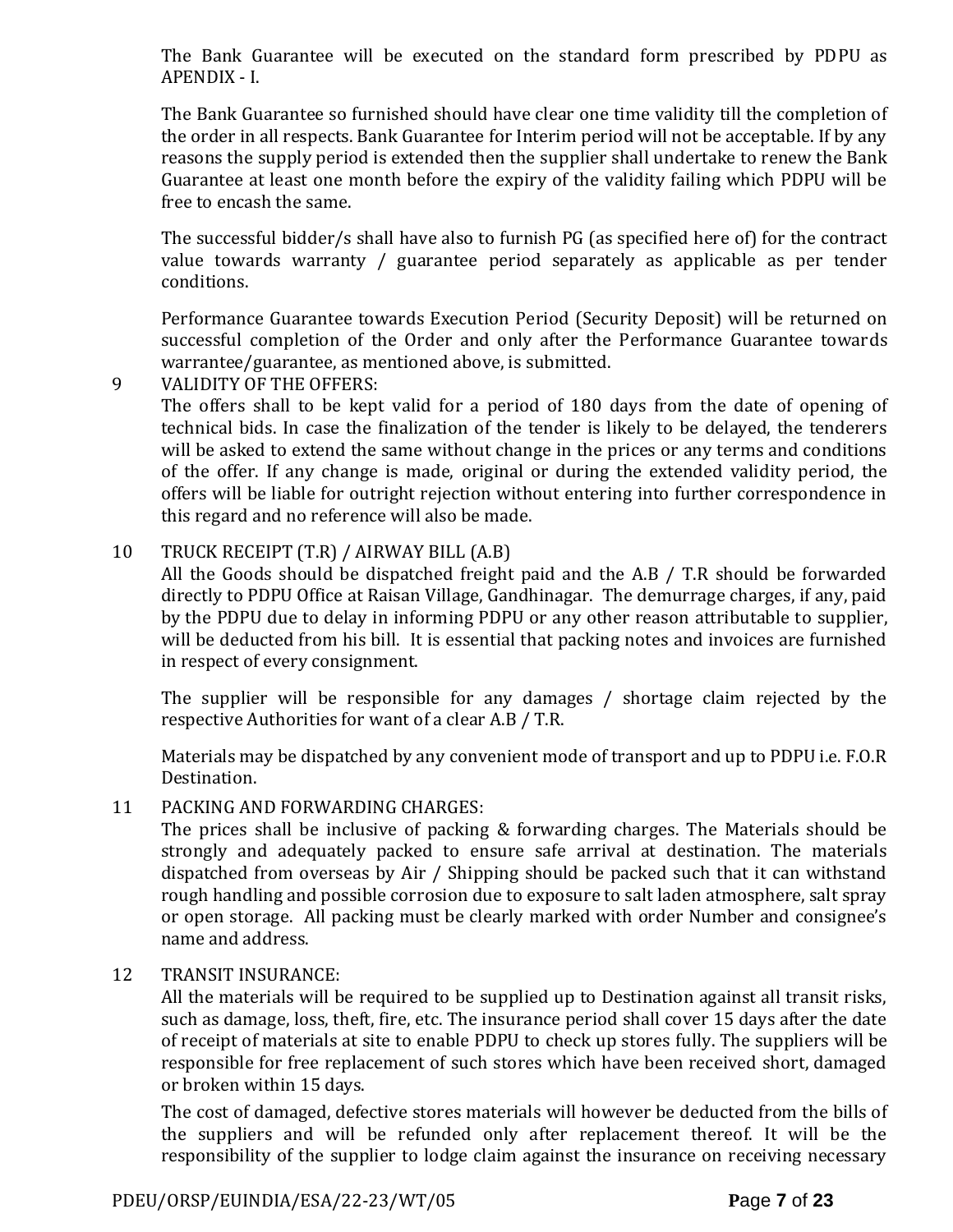advice from PDPU.

## 13 ACCEPTANCE OF STORES:

The equipments/ materials to be supplied against this tender are subject to their acceptance by PDPU or any other Officer deputed for this purpose.

# 14 UNLOADING:

Unless specified otherwise in the purchase order, Unloading of the materials shall be arranged by PDPU.

# 15 STATUTORY VARIATION:

Any statutory increase or decrease in the taxes and duties subsequent to the offer under this tender if it takes place within the original contractual delivery date will be to PDPU account subject to the claim being supported by documentary evidence. No increase due to such variation shall be allowed for the portion of the delivery after the original contractual delivery date. However, if any decrease takes place after the contractual delivery date, the advantage will have to be passed on to PDPU.

## 16 PAYMENT TERMS :

- A. In case of Domestic(i.e. Indian) Supplier the payment Terms as Under :-
	- 70% of Payment only after proper verification of the delivered equipments by the vender.
	- Remaining 30% Payment of invoice value within one month on successful installation, Commissioning and training.
- B. In case of Foreign Supplier the Payment Terms is as Under :-
	- 90 % payment through Irrevocable Letter of Credit.
	- 10 % payment through Wire Transfer within 5 (five) Working Days after the date of Successful Commissioning and Installation of the System. OR
	- 90% payment will be released through wire Transfer within 5 (five) Working Days after receipt of the material.
	- 10% payment will be released through Wire Transfer within 5 (five) Working Days after the date of Successful Commissioning and Installation of the System. OR
	- 100 % through Wire Transfer within 5 (five) Working Days after the date of Successful Commissioning and Installation of the System.
	- Installation: All arrangement for installation must be made by concern Vender.

## 17 REPEAT/ADDITIONAL ORDERS:

PDPU reserves the right to place repeat order / additional order on the successful tenderers up to 25% of the original quantity of the P O at the same prices, terms and conditions stipulated in the original contract during three months from the date of Purchase Order.

## 18 DELIVERY PERIOD:

The Tenderers will have to quote a firm delivery period subject to the force Majeure conditions as accepted by PDPU. Tenderer should mention their delivery period. Time being the essence of this tender, delivery period shall be strictly adhered to. Delay in execution of order on account of any reasons will be subject to levy of penalty.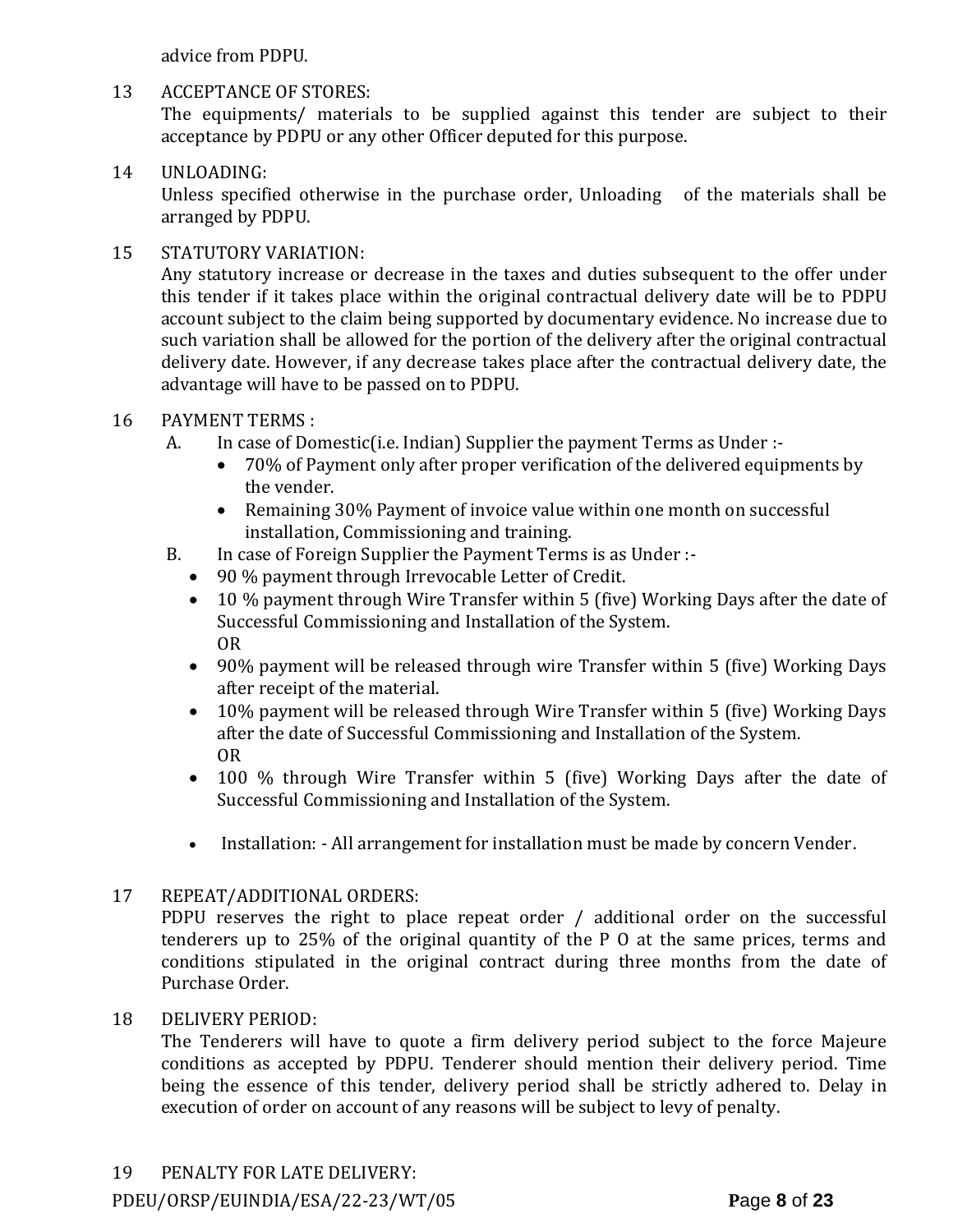In case, the materials are not delivered within the period stipulated in the order, penalty shall be levied at  $\frac{1}{2}\%$  per week on the prices (End cost excluding taxes) subject to maximum 10% reckoned on the value of late delivered supplies.

Due consideration will be given to waive levy of penalty for the reasons absolutely beyond suppliers control for which documentary evidence will have to be provided. The request for extension in delivery giving reasons and supporting documents shall have to be made available within one month on completion of the supply, and no request to waive levy of penalty will be entertained / reviewed during the execution of order.

### 20 EXTENSION IN CONTRACTUAL DELIVERY DATE:

It will be supplier's responsibility to ensure that goods are delivered within the stipulated delivery period. However, if PDPU may consider extension of delivery period with or without statutory variations, for the reasons beyond the control of the tenderer and subject to the Penalty as mention hereof.

Such extension will be subject to the following conditions.

[a] No increase in price on account of any statutory increase in or fresh imposition of customs duty, excise duty, GST or on account of any other tax or duty shall be admissible on the material delivered after the original contractual delivery date.

[b] Notwithstanding any stipulation in the contract for increase in price on any other ground, no such increase which has become effective on or after the contractual delivery date shall be admissible on material delivered after the original contractual delivery date.

[c] Nevertheless, PDPU shall be entitled to the benefit of any decrease in price on account of reduction in or remission of customs duty, excise duty, GST or on account of any other tax or duty or on any other ground as stipulated in the P.O., which takes place on or after the contractual delivery date of the said P.O. for the material delivered after the original contractual delivery date.

#### 21 REPLACEMENTS OF GOODS BROKEN, DAMAGED OR SHORT:

In the event of any material or part thereof found broken or damaged or received short during transit or during installation or Commissioning or testing at site, before commissioning in service the suppliers shall replace the same free of cost. However, PDPU will recover amount equivalent to the cost of such damaged / broken / short supplied materials and will repay when actual replacement is given.

- 22 POST TENDER CORRESPONDENCE / ENQUIRIES: The Tenderer will be refrain from pursuing / canvassing the matter, directly or indirectly with any Office of PDPU as otherwise the same would amount to disqualification of the tender.
- 23 PDPU shall have the right to make any changes, additions / deletions or modifications in any terms / conditions or quantity of the tender and / or specifications as may be deemed necessary by PDPU at its sole discretion at any time before the due date of opening of the tender.
- 24 PDPU does not accept the printed conditions of any Tenderer. It will be ignored without any reference; hence tenderers should withdraw such printed conditions if they have any. PDPU shall accept only unconditional tender.

PDEU/ORSP/EUINDIA/ESA/22-23/WT/05 **P**age **9** of **23** 25 If technical deviations furnished by the Tenderer are not agreeable to PDPU, the offers may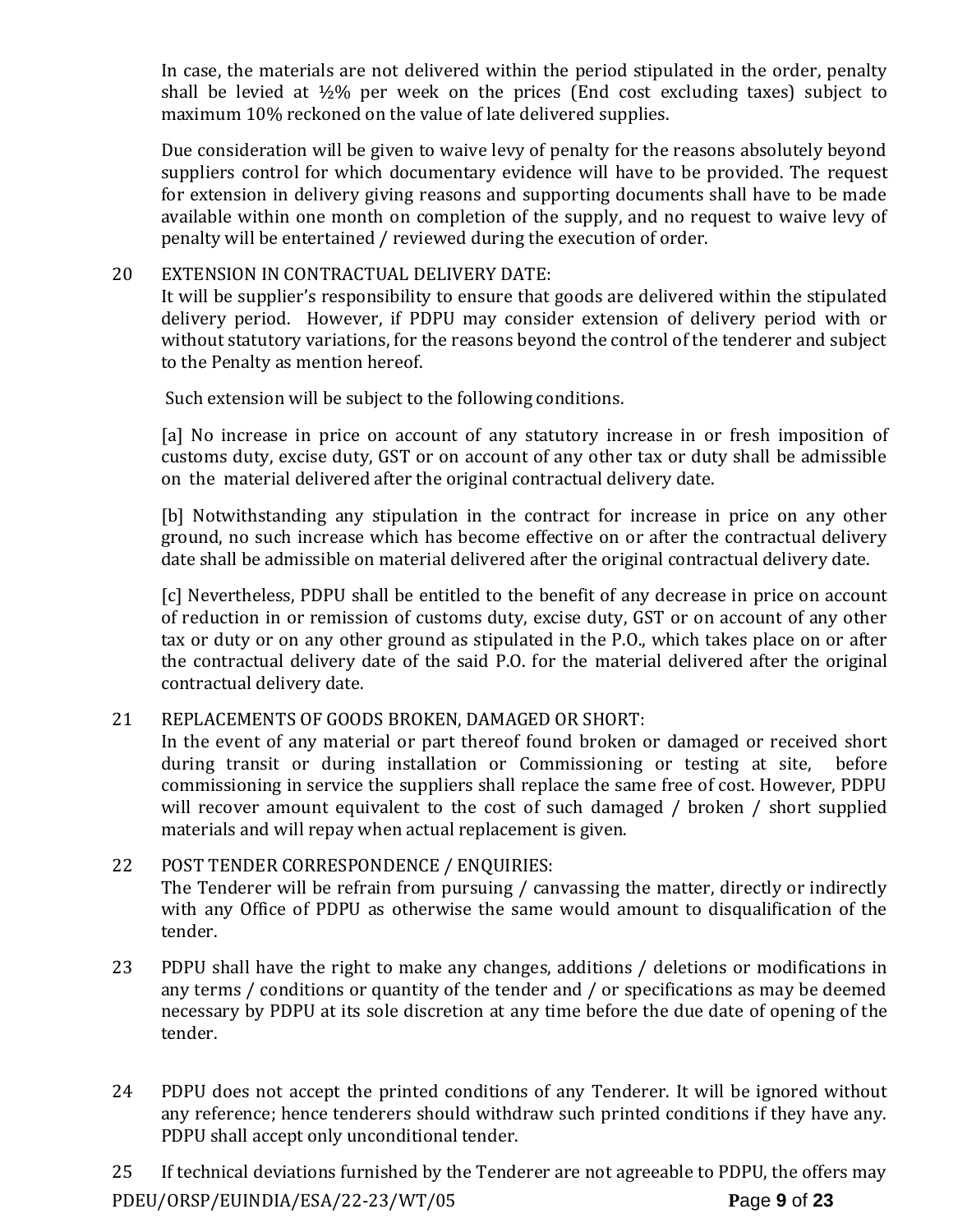be ignored. However it will be solely at discretion of PDPU to consider the technical deviations OR not for considering the Tenderer. No correspondences of the Tenderer will be entertained in this matter.

- 26 Please indicate whether the goods offered are first sale or second sale so as to determine the payment of GST.
- 27 Revision of prices or any commercial terms affecting the price after opening of technical bids shall not be considered and will be ignored.
- 28 Tenderers shall indicate the name of their partners of their manufacturing firm.
- 29 Tenderer should specifically mention in the offers the name of the Partners / Proprietor / Directors who is / are the signing authority.
- 30 GUARANTEE:

If the goods, stores and equipments found defective due to bad design or workmanship the same should be repaired or replaced by the tenderer free of charge if reported within 24 months from the date of commissioning of equipments whichever is earlier. Tenderer will be responsible for the proper performance of the equipments / materials for the respective guarantee period.

#### 31 APPROVAL: The goods shall be subject to the approval of PDPU after receipt of the Material at site.

32 PDPU would prefer the offers from manufacturers directly. All the manufacturers should quote for those items, which are actually manufactured at / rolled by their plants. This should be strictly adhered.

PDPU reserves the right to inspect, suppliers factory at any time during the currency of the contract in case order is placed on supplier and also to inspect manufactured material before testing / packing / dispatch.

- 33 If in any company, the interest of any employee of the PDPU. or his relative as defined in Section VI of the Company's Act. 1956, is 10% or more, PDPU will not deal with such company at all. Tenderer therefore, must specifically disclose this fact in his technical Bid. Non-disclosure of such facts would disqualify the Tenderer for further dealing with PDPU.
- 34 TERMINATION OF CONTRACT:

In case, the supplier fails to deliver the stores / materials / equipments or any consignment thereof within contractual period of delivery or in case the stores are found not in accordance with prescribed specification and/or the approved sample, PDPU shall exercise its discretionary power as under:

- [a] To recover, from the supplier as agreed, by way of penalty clause above,
	- or

[b] To purchase from elsewhere, after giving notice of 15 days to the supplier, on his account and his risk

or

[c] To cancel the contract.

or

[d] PDPU at any time terminate the contract by giving written notice to the qualified Bidders/Tenderer without compensation to the qualified tenderer, if he become bankrupt or otherwise, insolvent or in case of dissolution of firm or winding up of company provided that such termination will not prejudice or effect any right of action or remedy which has thereafter to the University.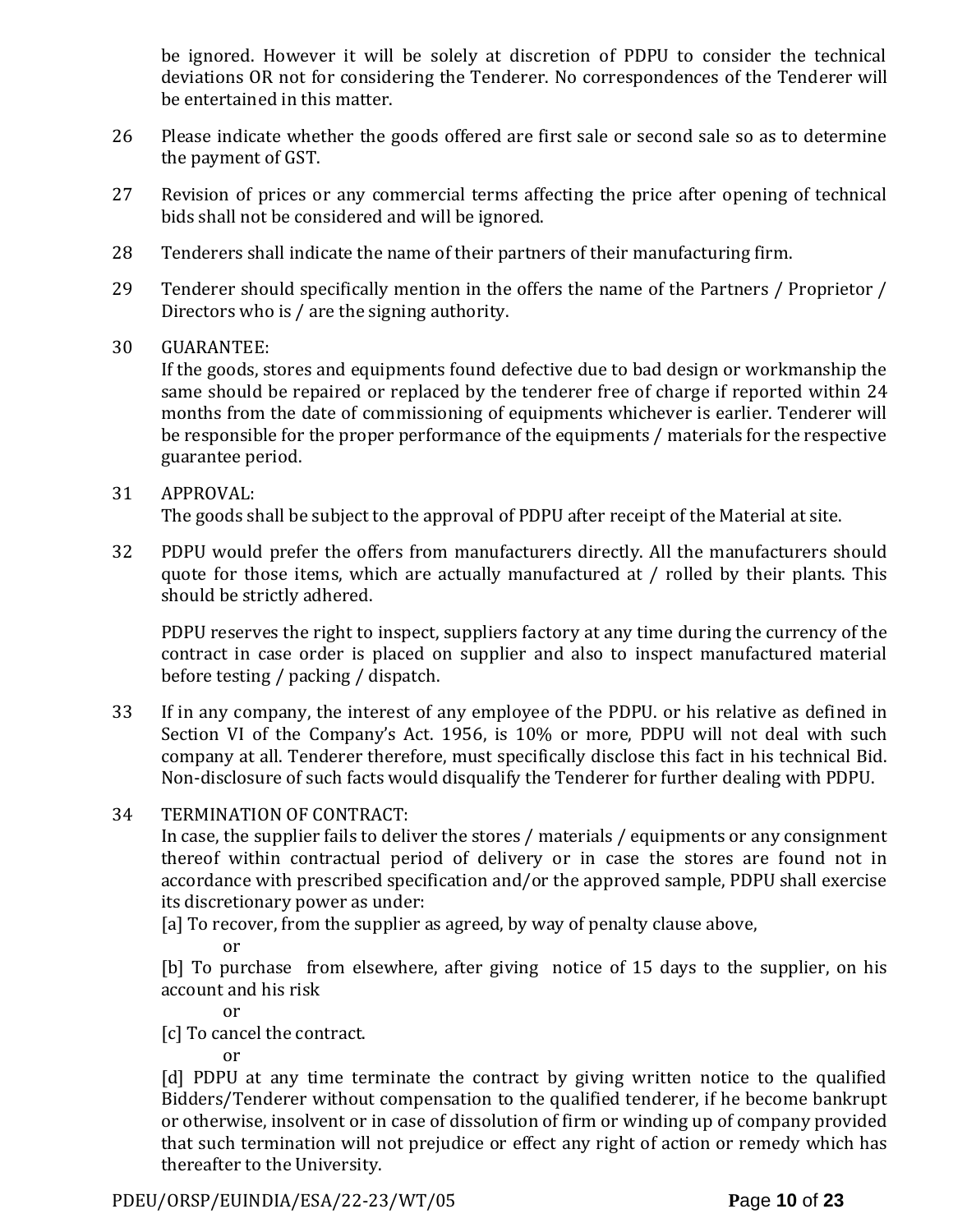In the event of the risk purchase of stores of similar description, the opinion of PDPU shall be final. In the event of action taken under clause (a) or (b) above, the supplier shall be liable to pay for any loss which PDPU may sustain on this account

Further, "PDPU" reserves the right to terminate the Contract (i.e. Purchase order) at any time, without assigning any reasons, whatsoever, by giving a notice or not less than period of ONE month. Suppliers will not be entitled for any compensations / damages / losses, refund by PG whatsoever, on account of such termination of the Contract."

### 35 ARBITRATION:

All questions, disputes or differences whatsoever which may at any time arise between the parties to this agreement touching the agreement or subject matter thereof, arising out of or in relation to there and whether as to construction or otherwise shall be referred to the decision of the Sole Arbitrator, appointed by the PDPU, for that purpose, who shall be a retired High Court Judge or retired District and Sessions Judge, and the decision of the said Arbitrator shall be final and binding upon the parties. Reference to the arbitration shall be governed by the provisions of Indian Arbitration & Conciliation Act. 1996 as amended from time to time and the rules made there under.

## 36 JURISDICTION:

All questions, disputes or differences arising under, out of or in connection with the Tender / Contract shall be subject to the exclusive jurisdiction of Ahmedabad court.

- 37 If the tenderer is an Agent, he will have to give information and declare the name of the principal from which he will source the materials along with company's written confirmation about quality and backup performance guarantee. Only on getting complete information from Agent, such offer, if found suitable, shall be considered.
- 38 PDPU reserves the right to cancel any or all the offers / bids or to accept any offer without assigning any reasons.

In case PDPU finds that there is an attempt of cartel in the prices, PDPU reserves the right to consider or reject any or all the parties offers without assigning any reasons thereof.

- 39 PDPU reserves the right to increase or decrease the quantity against each item/s while placing the order.
- 40 The names of the Partners / Directors / Sole Proprietors and responsible person and his updated Address / Telephone, Fax Numbers etc. should be invariably mentioned in the Annexure provided for this purpose in this document.
- 41 The Tenderer must give in his offer, the full name and address with phone, Fax & mobile numbers of the Authorized Representative to do liaison work with PDPU on their behalf.
- 42 The tenderers should invariably write the name and address of the Company, both on sealed covers of EMD, Technical & Price Bids. The tender covers without the name and address will not be opened.
- 43 The tenderers are required to furnish the technical information and the Guaranteed technical particulars (GTP) along with company seal and signature of the Tenderer on each and every page / papers of the tender documents.
- 44 Tenderer should invariably fill up all the details of all the Annexure/s including the prices in the Price Bid Annexure of this tender document and should be duly signed by authorized signatories with their rubber stamp and along with Company's seal / stamp affixed on each paper.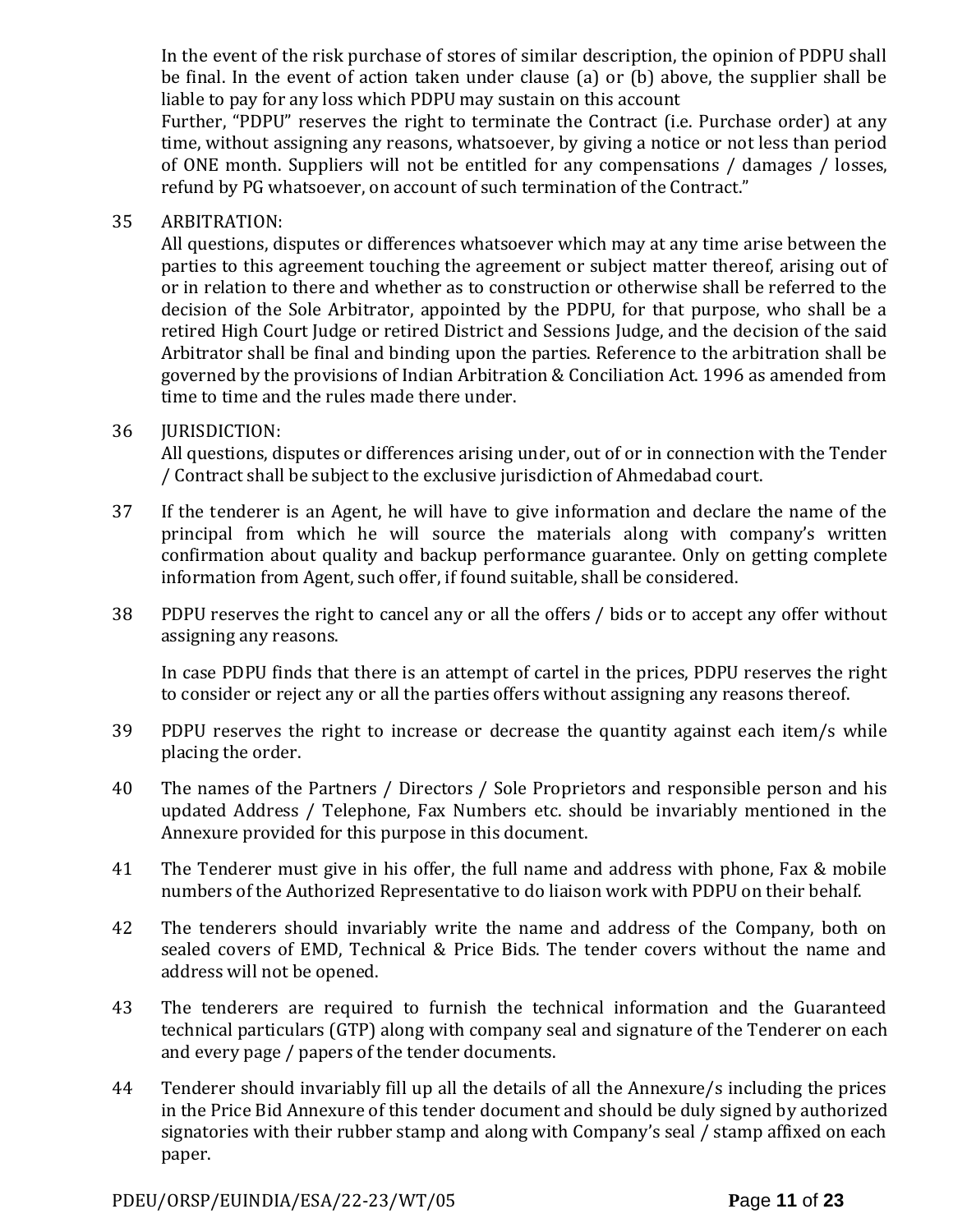- 45 If the Tenderer fails to pay the Security Deposit or defaults in execution of the orders placed or if PDPU suffers any financial loss due to this, then PDPU will be at liberty to adjust the amount from other orders of the same firm or by encashing the Bank Guarantee.
- 46 All the tenderers must ensure that all the relevant documents / papers submitted with the tender should be serially numbered, properly bounded / tied together and properly documented.
- 47 All the above points should be complied by the Tenderers. If not, tenders are likely to be ignored without making any further reference.

--------------------×--------------------------×-------------------------×------------------------×-------------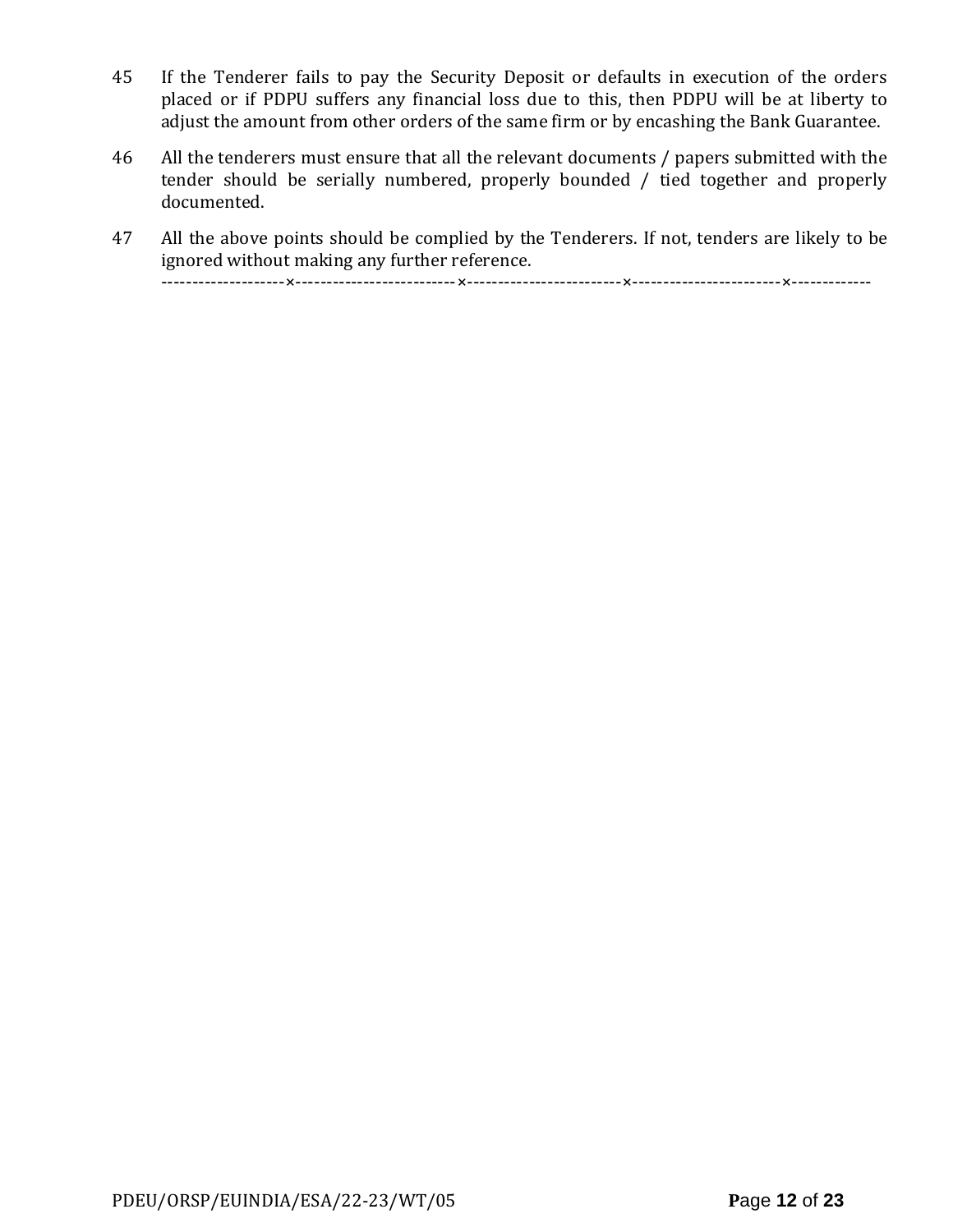#### E. M. D. BANK GUARANTEE FORMAT

FOR TENDER NO. PDPU / \_\_\_\_\_\_\_\_\_\_\_\_\_\_\_\_\_\_\_\_\_\_\_\_\_\_\_\_\_\_\_\_ \_

#### APPENDIX – I (BANK GUARANTEE ON NON-JUDICIAL STAMP PAPER OF Rs.100/-)

Messer's WHEREAS \_\_\_\_\_\_\_\_\_\_\_\_\_\_\_\_\_\_\_\_\_\_\_\_\_\_\_\_\_\_\_\_\_\_\_\_\_\_\_\_\_\_(Name & Address of the Firm) having their registered office at \_\_\_\_\_\_\_\_\_\_\_\_\_\_\_\_\_\_\_\_\_\_\_\_\_\_\_\_\_\_\_\_\_\_\_\_\_ (Address of the firms Registered office) (Hereinafter called the 'Tenderer') wish to participate in the tender No. \_\_\_\_\_\_\_\_\_\_\_\_\_\_\_ for \_\_\_\_\_\_\_\_\_\_\_\_\_\_\_\_\_\_\_\_\_\_\_\_\_\_\_\_\_ of (Supply/Erection/Supply & Erection Work) (Name of the material/equipment/Work) for\_\_\_\_\_\_\_\_\_\_\_\_\_\_\_\_\_\_\_\_\_\_\_\_\_\_\_ PANDIT DEENDAYAL ENERGY UNIVERSITY and WHEREAS a Bank Guarantee for (Hereinafter called the "Beneficiary") Rs. \_\_\_\_\_\_\_\_\_\_(Amount of EMD) valid till \_\_\_\_\_\_(Mention here date of validity of this guarantee which will be 4 (FOUR) months beyond initial validity of Tender's offer) is required to be submitted by the tenderer along with the tender.

We,

 (Name of the Bank and address of the Branch giving the Bank Guarantee) having our registered office at \_\_\_\_\_\_\_\_\_\_\_\_\_\_\_\_\_\_\_\_\_\_(Address of Bank's registered office) hereby give this Bank Guarantee No.\_\_\_\_\_\_\_\_\_\_\_\_\_\_\_\_ dated \_\_\_\_\_\_\_\_\_ and hereby agree unequivocally and Unconditionally to pay within 48 hours on demand in writing from the PANDIT DEENDAYAL ENERGY UNIVERSITY or any officer authorized by it in this behalf any amount not exceeding Rs. (Amount of E.M.D.), (Rupees \_\_\_\_\_\_\_\_\_\_\_\_\_\_\_\_\_(In words) to the said PANDIT DEENDAYAL ENERGY UNIVERSITY on behalf of the Tenderer.

We\_\_\_\_\_\_\_\_\_\_\_\_\_\_\_\_\_\_\_\_\_\_\_\_\_\_\_\_\_\_\_\_\_(Name of the Bank) also agree that withdrawal of the tender or part thereof by the tenderer within its validity or Non submission of Security Deposit by the Tenderer within one month from the date tender or a part thereof has been accepted by the PANDIT DEENDAYAL ENERGY UNIVERSITY would constitute a default on the part of the Tenderer and that this Bank Guarantee is liable to be invoked and encashed within its validity by the Beneficiary in case of any occurrence of a default on the part of the Tenderer and that the encashed amount is liable to be forfeited by the Beneficiary.

This agreement shall be valid and binding on this Bank upto and inclusive of (Mention here the date of validity of Bank) and shall not be terminable by notice or by Guarantee) change in the constitution of the Bank or the firm of Tenderer Or by any reason whatsoever and our liability hereunder shall not be impaired or discharged by any extension of time or variations or alternations made, given, conceded with or without our knowledge or consent by or between the tenderer and the PDPU.

NOT WITH STANDING anything contained hereinbefore our liability under this guarantee is restricted to Rs. \_\_\_\_\_\_\_\_(Amt. of E.M.D.) (Rupees \_\_\_\_\_\_\_\_\_\_\_\_\_\_\_\_\_\_\_\_\_\_\_\_\_\_\_\_\_\_\_\_\_\_\_\_\_) (In words). Our Guarantee shall remain in force till\_\_\_\_\_\_\_\_\_(Date of validity of the Guarantee). Place: Date:

Please Mention here Complete Postal Address of the Bank with Branch Code, Telephone and Fax Nos.

SIGNATURE OF THE BANK'S AUTHORISED SIGNATORY WITH OFFICIAL SEAL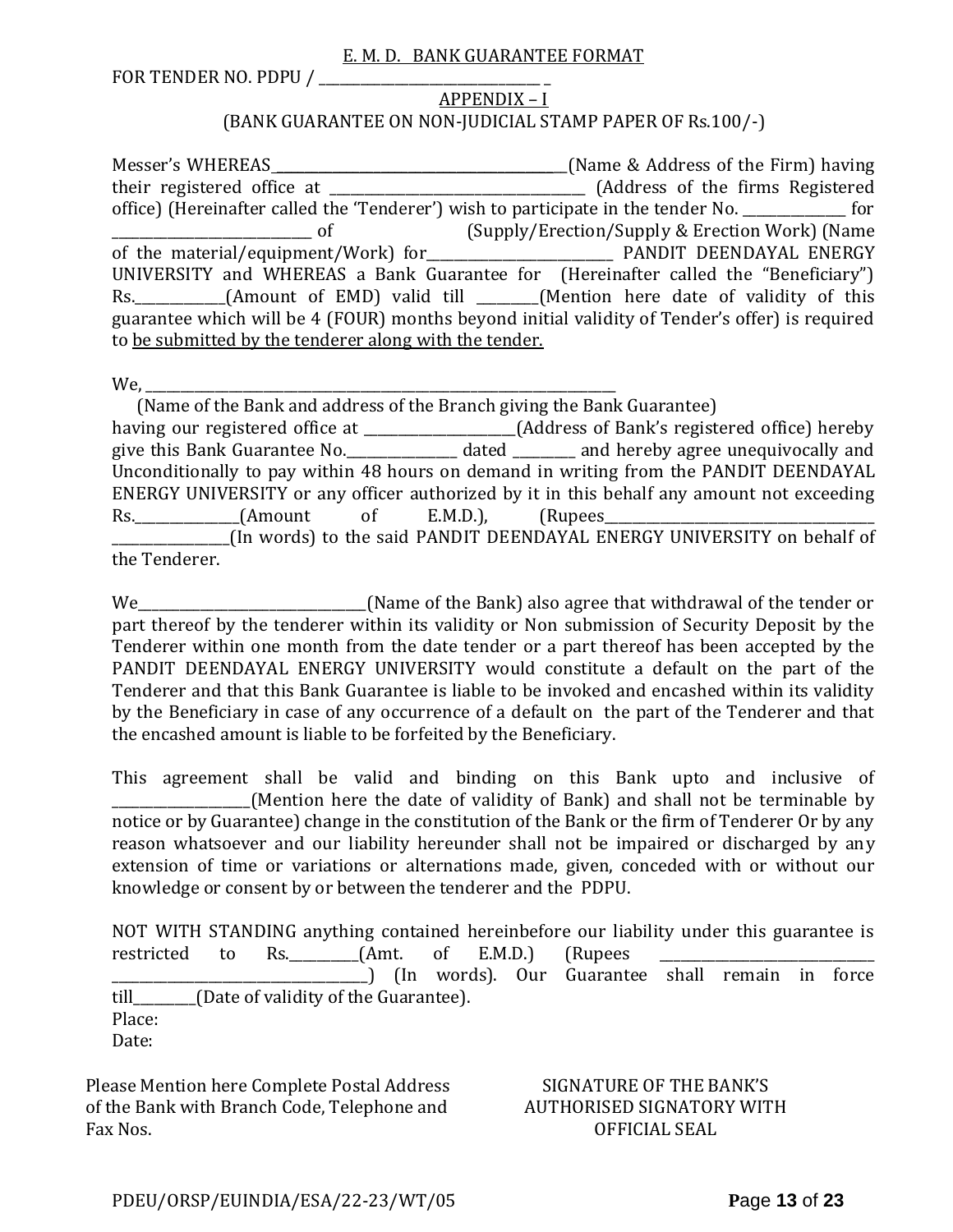#### ON STAMP PAPER OF RS.100/-

#### FORM OF BANKER'S UNDERTAKING

[For Performance Guarantees (PG) as per clause no.8 of commercial terms and conditions]

We, Bank of all and the end of the same of the same of the same of the same hereby agree unequivocally and unconditionally to pay within 48 hours on demand in writing from the PANDIT DEENDAYAL ENERGY UNIVERSITY. or any Officer authorized by it in this behalf any amount up to and not exceeding Rs.\_\_\_\_\_\_\_\_\_\_\_\_\_\_\_\_\_\_\_\_ (in words) Rupees\_

\_\_\_\_\_\_\_\_\_\_\_\_\_\_\_\_\_\_\_\_\_\_\_\_\_\_\_\_\_\_\_ to the said PANDIT DEENDAYAL ENERGY UNIVERSITY on behalf on  $M/s$ .

who have entered into a contract for the supply/works specified below:

P.O. (A/T) No.\_\_\_\_\_\_\_\_\_\_\_\_\_\_\_\_\_\_\_\_\_\_\_\_\_\_dated\_\_\_\_\_\_\_\_\_.

This agreement shall be valid and binding on this Bank upto and inclusive of \_\_\_\_\_\_\_\_\_\_

and shall not be terminable by notice or by change in the constitution of the Bank or the firm of Contractors / Suppliers or by any other reasons whatsoever and our liability hereunder shall not be impaired or discharged by any extension of time or variations or alterations made, given conceded or agreed, with or without our knowledge or consent, by or between parties to the said within written contract.

"NOTWITHSTANDING" anything contained herein before our liability under this guarantee is restricted to Rs.\_\_\_\_\_\_\_\_\_\_\_\_\_\_\_\_\_\_\_\_\_\_\_\_\_

(Rupees\_\_\_\_\_\_\_\_\_\_\_\_\_\_\_\_\_\_\_\_\_\_\_\_\_\_\_\_\_\_\_\_\_\_\_\_\_\_\_\_\_\_\_\_\_ only). Our guarantee shall remain in force until

Place: Date:

\_\_\_\_\_\_\_\_\_\_\_.

Please Mention here Complete Postal Address of the Bank with Branch Code, Telephone and Fax Nos.

SIGNATURE OF THE BANK'S AUTHORISED SIGNATORY WITH OFFICIAL ROUND SEAL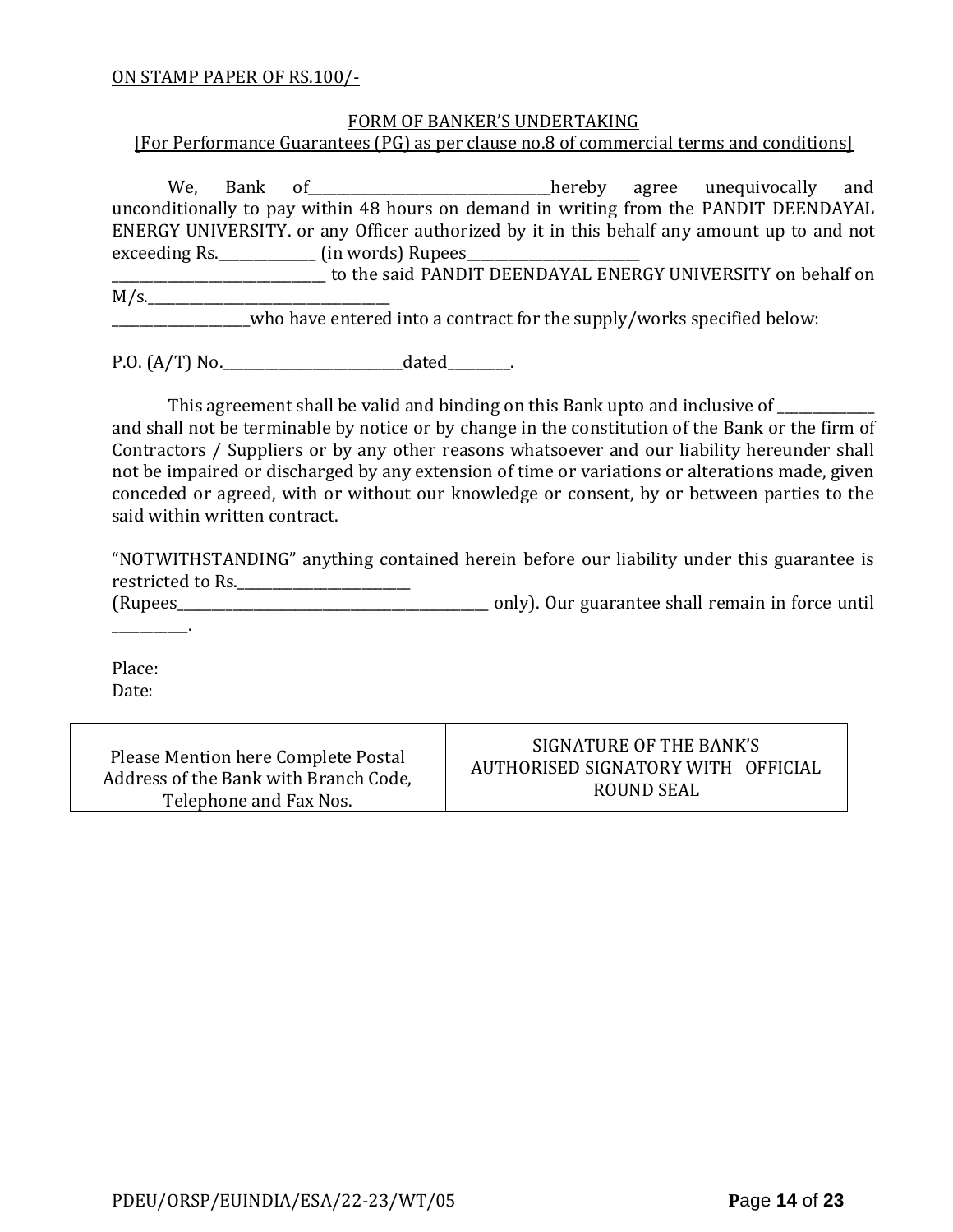#### ANNEXURE – 1

I / WE, confirm that following documents are attached with the technical bid of the offer and should be placed as a **First page** of offer.

| Sr.<br>N <sub>o</sub> | <b>Details</b>                                                  | Confirmation<br>(Tick $\sqrt{ }$ any one) |
|-----------------------|-----------------------------------------------------------------|-------------------------------------------|
| $\mathbf{1}$          | Firm's details as per "Annexure -2"                             | YES / NO                                  |
| 2                     | "Annexure-3"                                                    | YES / NO                                  |
| 3                     | Delivery schedule as per "Annexure- 4"                          | YES / NO                                  |
| $\overline{4}$        | Past experience details as per "Annexure-7"                     | YES / NO                                  |
| 5                     | PDPU technical specification duly signed and with seal of firm. | YES / NO                                  |
| 6                     | Undertaking-"Annexure-5"                                        | YES / NO                                  |
| $\overline{7}$        | Technical & Commercial Deviation- "Annexure-6"                  | YES / NO                                  |
| 8                     | Experience Certificate-"Annexure-7"                             | YES / NO                                  |
| 9                     | Conformation of Tender Condition-"Annexure-8"                   | YES / NO                                  |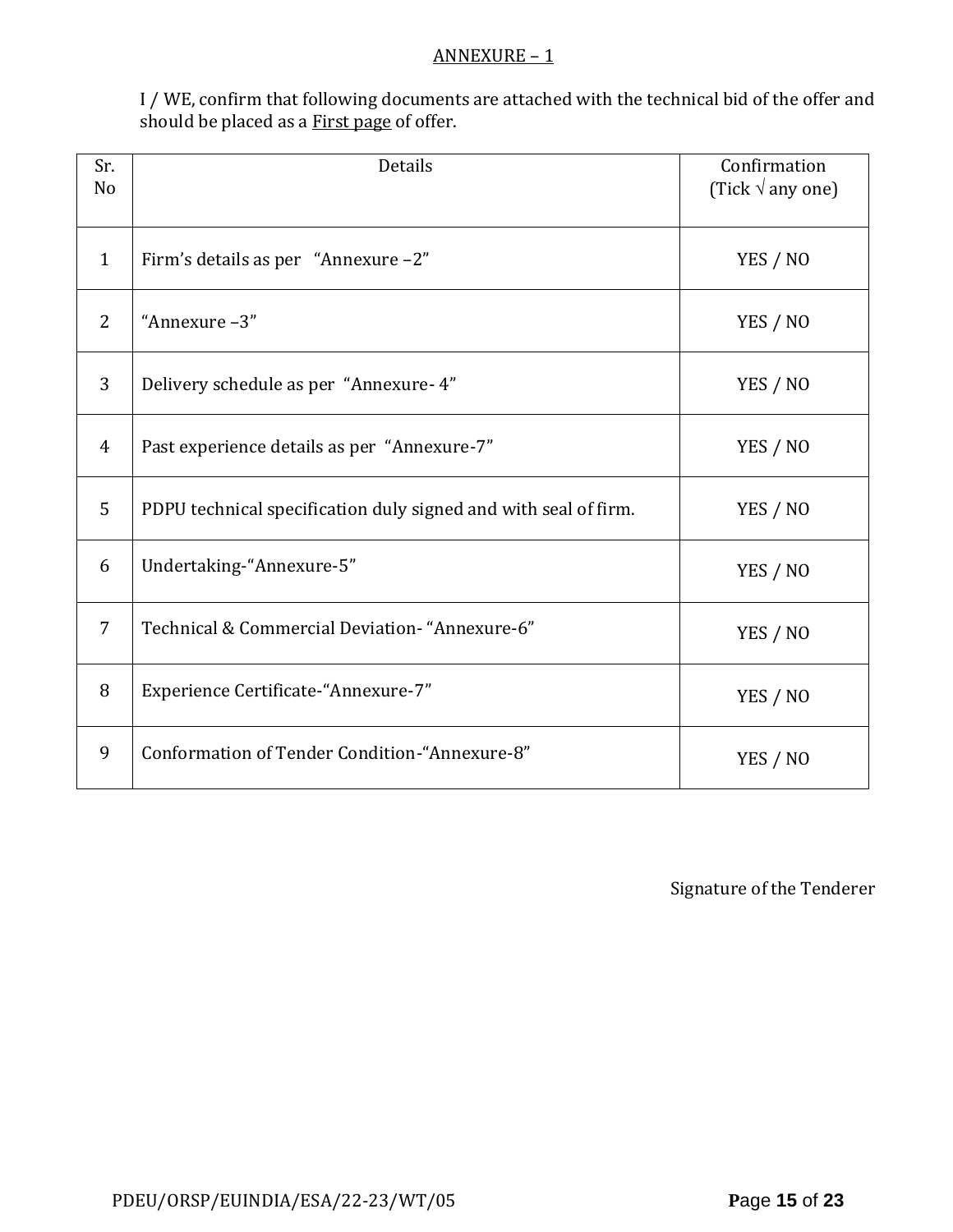## ANNEXURE - 2 DETAILS OF THE FIRM

Tenderer shall provide all the details in this form and shall be placed as a Second Page of the bid.

| <b>Supplier Name</b>                                                                                      |                      |                                |                      |                                  |
|-----------------------------------------------------------------------------------------------------------|----------------------|--------------------------------|----------------------|----------------------------------|
| Within Gujarat / Outside Gujarat                                                                          |                      |                                |                      |                                  |
| Pvt. Firm / Public Ltd. / State Govt. Under<br>taking / Central Govt. undertaking<br>GST No. and GST Date |                      | (Indicate the relevant status) |                      |                                  |
| CST No. and CST Date                                                                                      |                      |                                |                      |                                  |
| <b>Excise No. and Excise Date</b>                                                                         |                      |                                |                      |                                  |
| Financial Turnover for Past 3 Years (Rupees<br>in Lacs (10 <sup>5</sup> )                                 |                      | 1st Year                       | 2 <sup>nd</sup> Year | 3rd Year                         |
| Custom No. and Date (If applicable)                                                                       |                      |                                |                      |                                  |
| Address of                                                                                                | Registered<br>Office | Factory / Works                |                      | <b>Authorized Representative</b> |
| Contact person name                                                                                       |                      |                                |                      |                                  |
| Designation                                                                                               |                      |                                |                      |                                  |
| Address                                                                                                   |                      |                                |                      |                                  |
| City & Pin code                                                                                           |                      |                                |                      |                                  |
| State                                                                                                     |                      |                                |                      |                                  |
| Country                                                                                                   |                      |                                |                      |                                  |
| Phone Nos.(Off.)                                                                                          |                      |                                |                      |                                  |
| Phone Nos.(Res.)                                                                                          |                      |                                |                      |                                  |
| Fax Nos.                                                                                                  |                      |                                |                      |                                  |
| STD Code.                                                                                                 |                      |                                |                      |                                  |
| Mobile No.                                                                                                |                      |                                |                      |                                  |
| Web site address                                                                                          |                      |                                |                      |                                  |
| Email-id                                                                                                  |                      |                                |                      |                                  |
| Specimen signature                                                                                        |                      |                                |                      |                                  |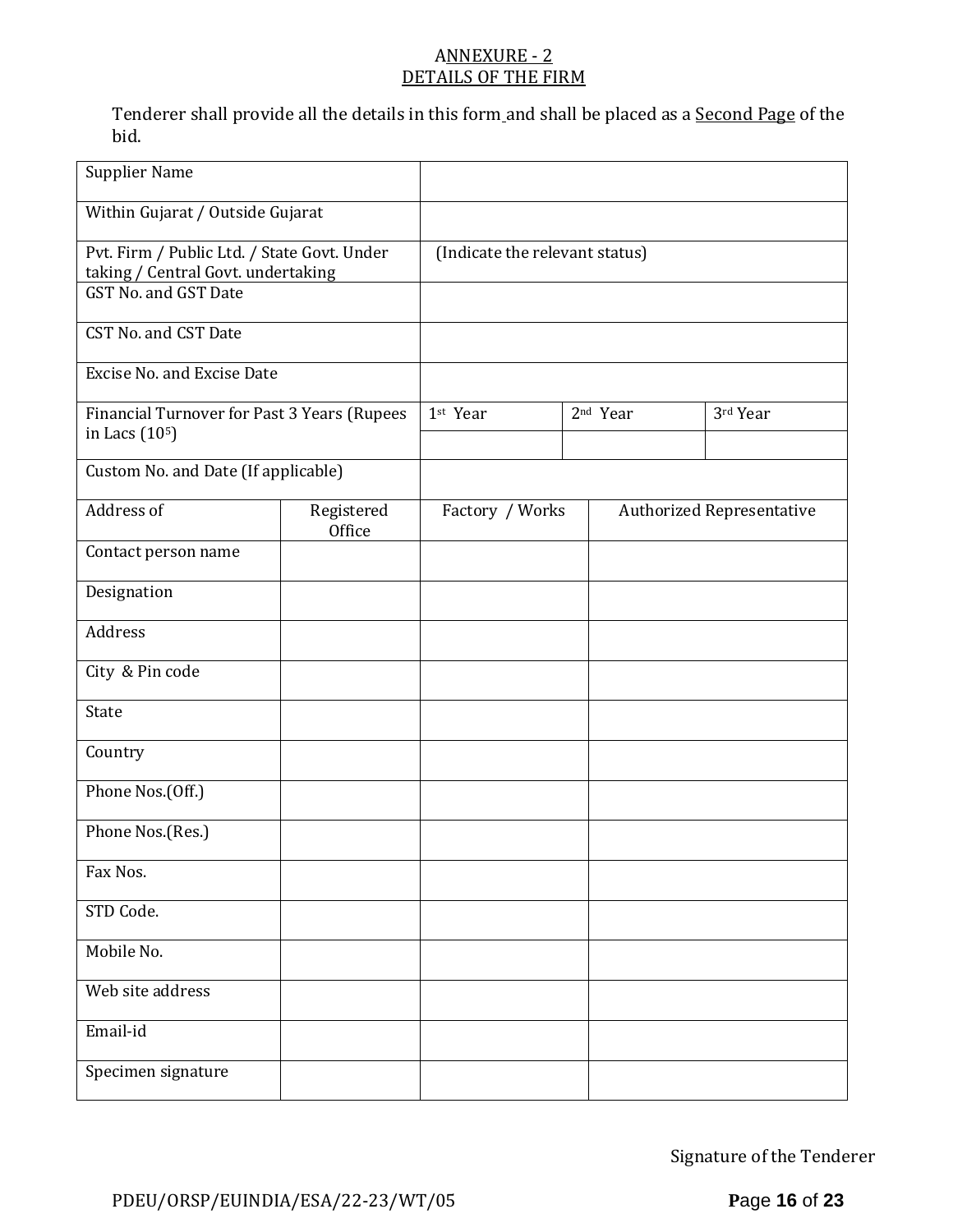## ANNEXURE-3

Tenderer shall fill up following details and shall be Third page of the Technical Bid

| $\mathbf{1}$   | PRICES: [FIRM ONLY]<br>(Please Specify YES / NO.)                                                                                    |               |
|----------------|--------------------------------------------------------------------------------------------------------------------------------------|---------------|
| 2              | <b>EXCISE DUTY: [SINGLE SLAB ONLY]</b><br>(Please Specify INCUSIVE / EXCLUSIVE /<br>EXEMPTED)                                        | $\frac{0}{0}$ |
| 3              | <b>GST: [IN PERCENTAGE]</b><br>(Please Specify INCUSIVE / EXCLUSIVE /<br>EXEMPTED)<br>Please quote your GST Registration No. & Date. | $\frac{0}{0}$ |
|                |                                                                                                                                      |               |
| $\overline{4}$ | <b>PENALTY TERMS AGREED:</b><br>(Please Specify YES / NO.)                                                                           |               |
| 5              | PERFORMANCE GUARANTEE TO COVER EXECUTION<br>PERIOD (SECURITY) TERMS : AGREED: (Cl.no.8)<br>(Please Specify YES / NO.)                |               |
| 6              | PERFORMANCE GUARNTEE TO COVER WARRANTY<br>PERIOD TERMS AGREED: (Wherever<br>applicable): (Please Specify YES / NO.)                  |               |
| $\overline{7}$ | <b>VALIDITY OF THE OFFER AGREED:</b><br>(Please Specify YES / NO.)                                                                   |               |
| 8              | PAYMENT TERMS AGREED:<br>(Please Specify YES / NO.)                                                                                  |               |
| 9              | ITEMS OFFERED : (Yes/No)                                                                                                             |               |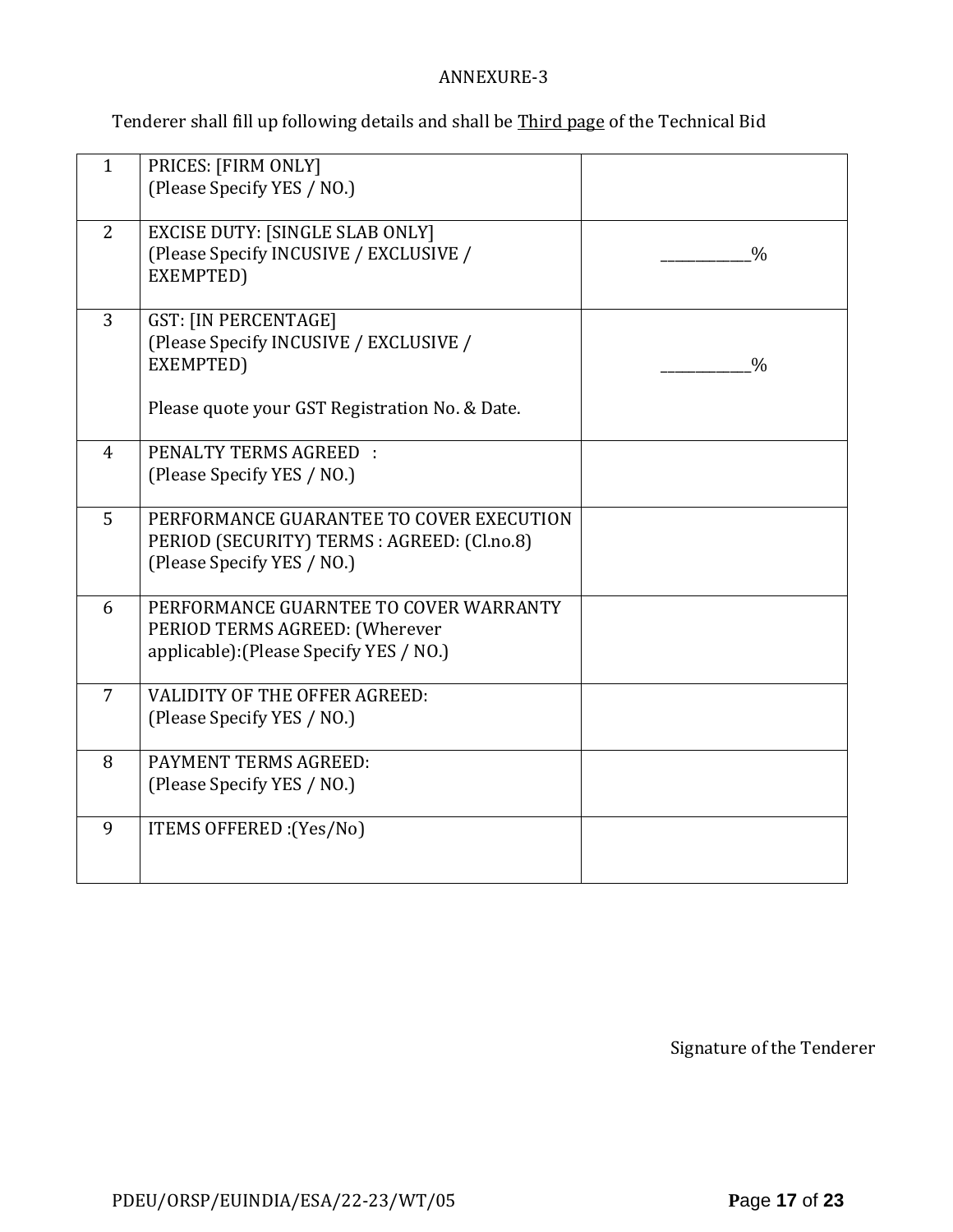# ANNEXURE – 4

# Details of the Items and Qty. offered as a Fourth Page of offer.

| Sr. | Details of the Items / Equipments Offered | Quantity<br>Offered   | Status: |  |  |  |
|-----|-------------------------------------------|-----------------------|---------|--|--|--|
| No. |                                           | Supplier/Manufacturer |         |  |  |  |
|     |                                           |                       |         |  |  |  |
|     |                                           |                       |         |  |  |  |
|     |                                           |                       |         |  |  |  |
|     |                                           |                       |         |  |  |  |
|     |                                           |                       |         |  |  |  |
|     |                                           |                       |         |  |  |  |
|     |                                           |                       |         |  |  |  |
|     |                                           |                       |         |  |  |  |
|     |                                           |                       |         |  |  |  |
|     |                                           |                       |         |  |  |  |
|     |                                           |                       |         |  |  |  |
|     |                                           |                       |         |  |  |  |
|     |                                           |                       |         |  |  |  |
|     |                                           |                       |         |  |  |  |
|     |                                           |                       |         |  |  |  |
|     |                                           |                       |         |  |  |  |
|     |                                           |                       |         |  |  |  |
|     |                                           |                       |         |  |  |  |
|     |                                           |                       |         |  |  |  |
|     |                                           |                       |         |  |  |  |
|     |                                           |                       |         |  |  |  |
|     |                                           |                       |         |  |  |  |
|     |                                           |                       |         |  |  |  |
|     |                                           |                       |         |  |  |  |
|     |                                           |                       |         |  |  |  |
|     |                                           |                       |         |  |  |  |
|     |                                           |                       |         |  |  |  |
|     |                                           |                       |         |  |  |  |
|     |                                           |                       |         |  |  |  |
|     |                                           |                       |         |  |  |  |
|     |                                           |                       |         |  |  |  |
|     |                                           |                       |         |  |  |  |
|     |                                           |                       |         |  |  |  |
|     |                                           |                       |         |  |  |  |
|     |                                           |                       |         |  |  |  |
|     |                                           |                       |         |  |  |  |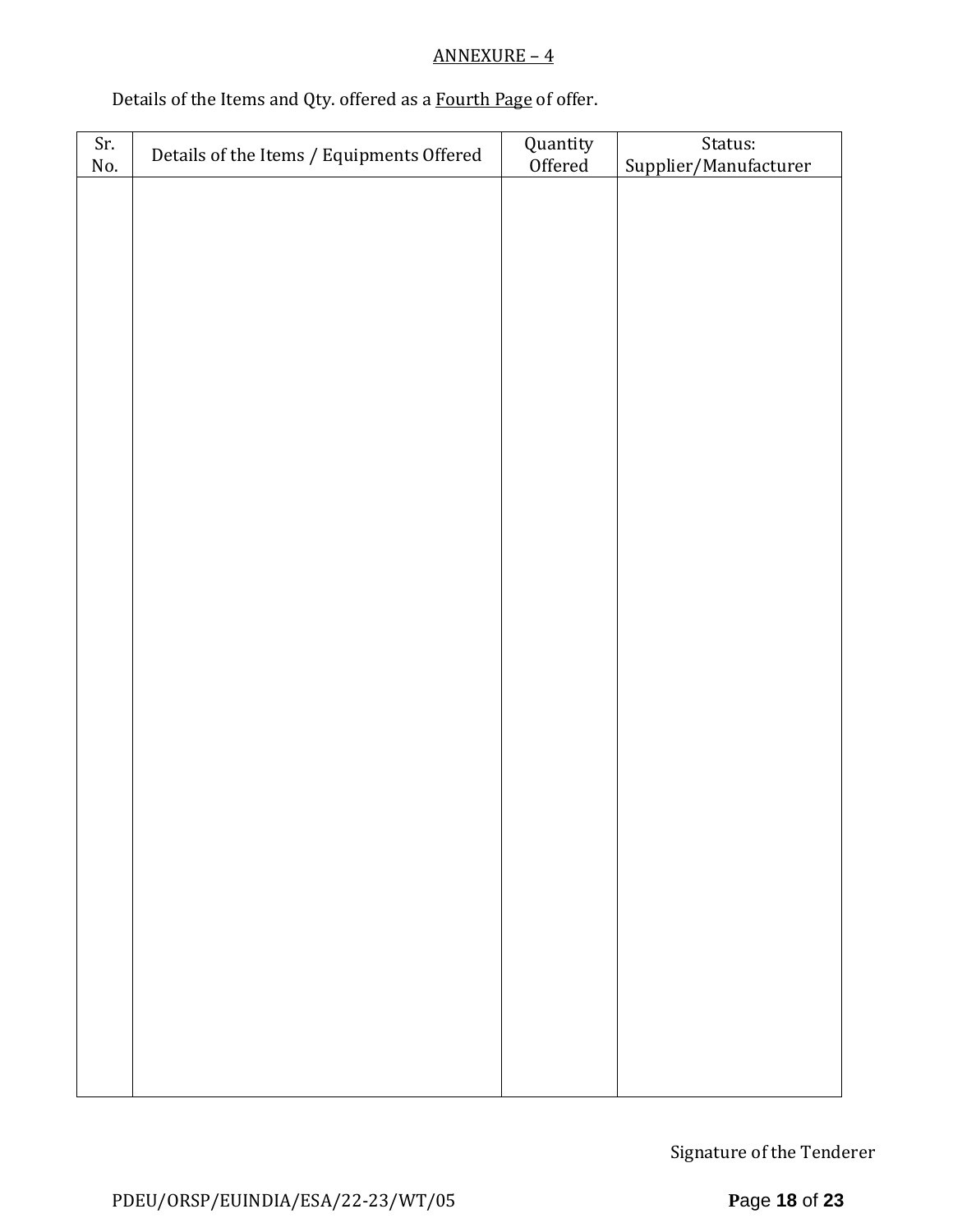#### ANNEXURE – 5

(UNDERTAKING IN REGARD TO STOP DEAL / BLACK LIST THEREOF) and should be placed as a Fifth page of offer.

Sub: Undertaking in regard to Stop Deal / Black List Thereof.

Ref: Tender No. PDPU / \_\_\_\_\_\_\_\_\_\_\_\_\_\_\_\_\_\_\_\_\_\_\_.

All bidders will have to furnish the following undertaking duly filled in, signed and stamped for each quoted item of the tender along with the Technical Bid.

…….

-----------------------------------------------------------------------------------------

I / We \_\_\_\_\_\_\_\_\_\_\_\_\_\_\_\_\_\_\_\_\_\_\_\_\_\_\_\_\_\_\_\_\_\_\_\_\_\_\_\_\_\_\_\_\_\_\_\_\_\_\_\_\_\_\_\_\_\_\_\_\_\_\_ Authorized signatory of M/S \_\_\_\_\_\_\_\_\_\_\_\_\_\_\_\_\_\_\_\_\_\_\_\_\_\_\_\_\_\_\_\_\_\_\_\_\_\_\_\_\_\_ here by certify that M/S \_\_\_\_\_\_\_\_\_\_\_\_\_\_\_\_\_\_\_\_\_\_\_\_\_\_\_\_\_\_\_\_\_\_\_\_\_\_\_\_\_\_\_ is not stop deal / black listed by PDPU for the tendered item.

Seal of the Firm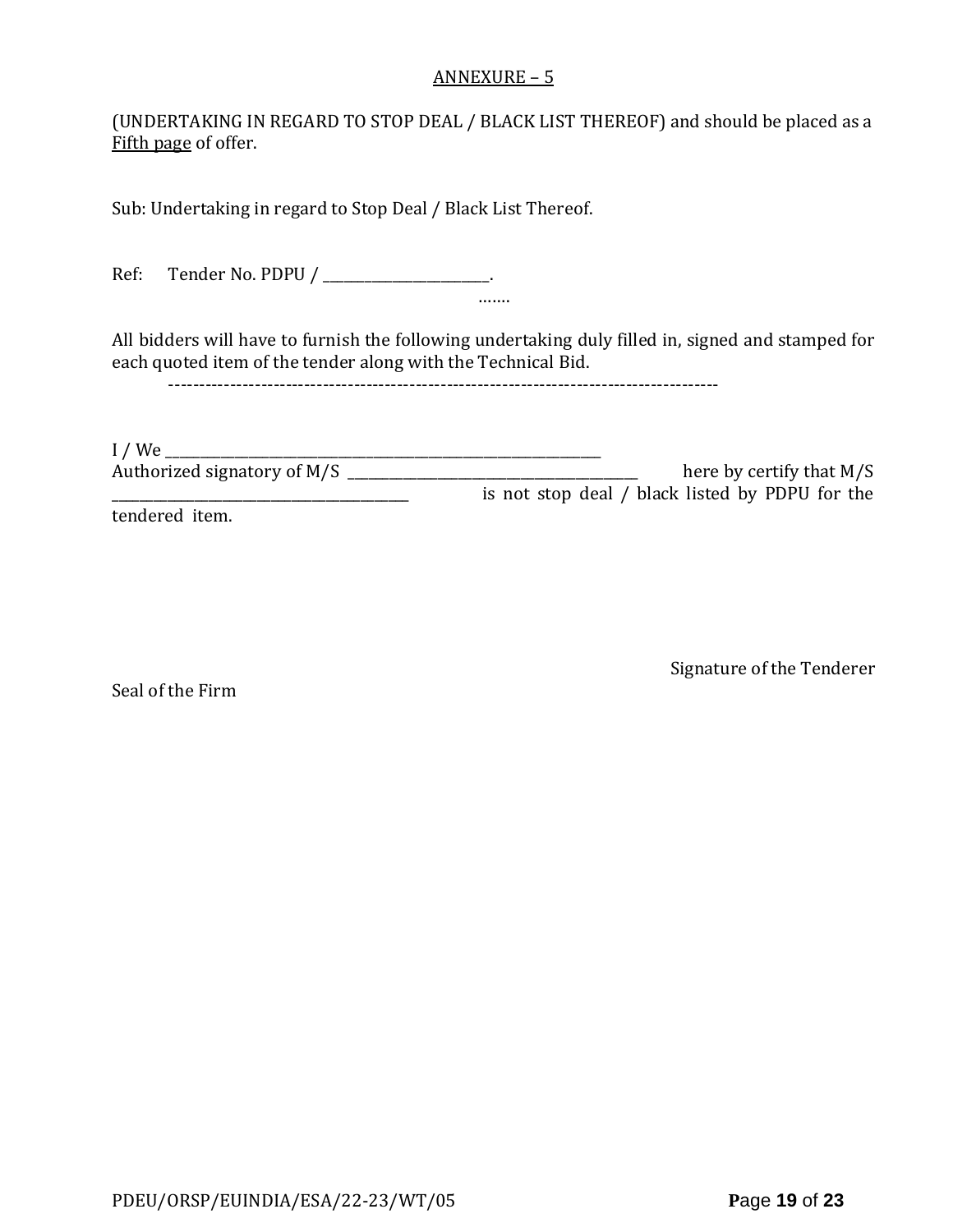#### ANNEXURE – 6 TECHNICAL AND COMMERCIAL DEVIATIONS IF ANY TO BE FURNISHED IN THIS ANNEXURE ONLY AND TO BE SUBMITTED WITH TECHNICAL BID.

We confirm that the product offered under this tender complies with all the Technical Specifications, except the deviations mentioned above. We also confirm that there are no commercial deviations other than mentioned above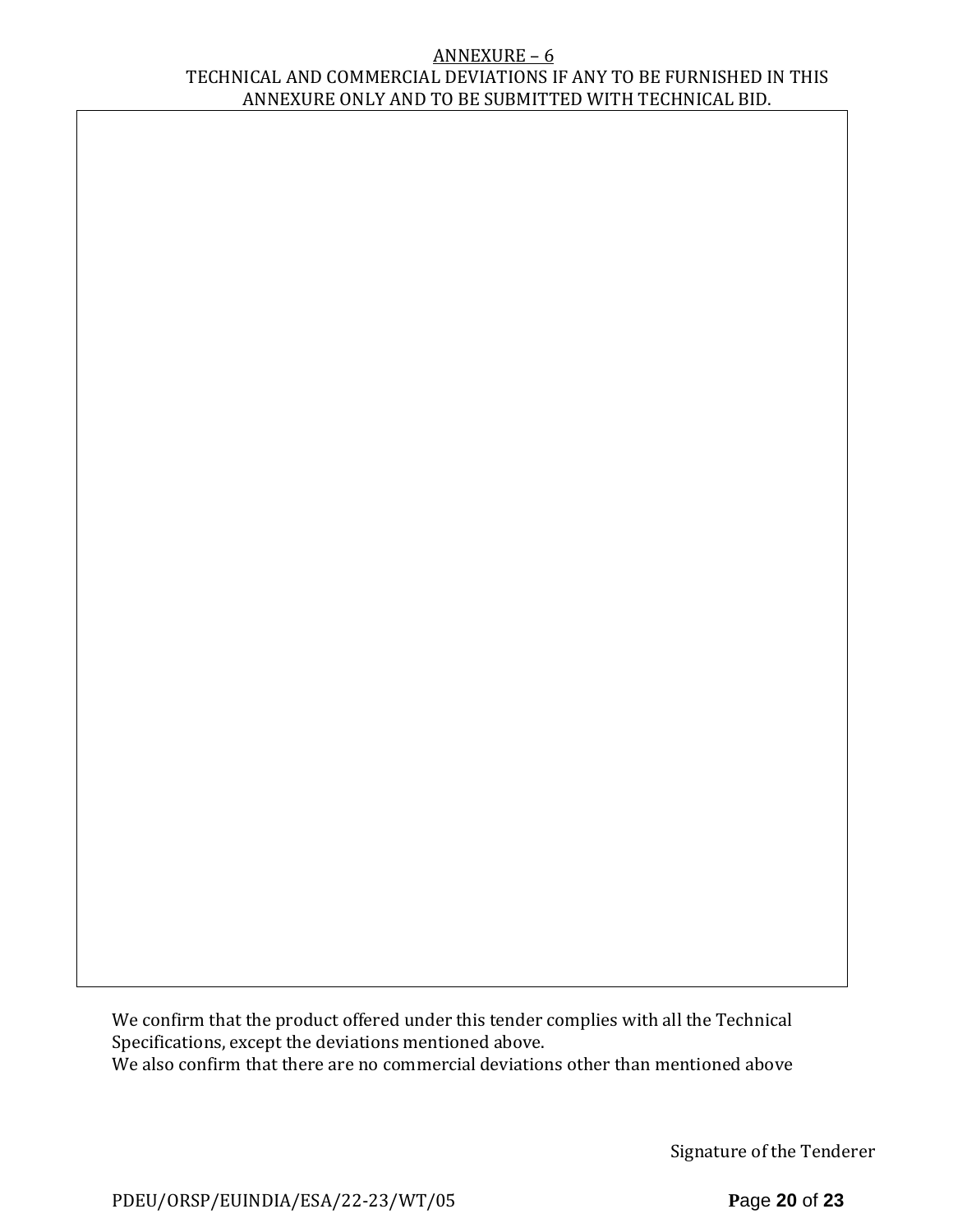#### ANNEXURE- 7

#### DETAILS OF THE EXPERIENCE FOR SUPPLY OF SIMILAR TYPE OF ITEMS IN LAST THREE YEARS FROM THE DUE DATE OF TENDER:

| Sr.<br>No | <b>ITEMS</b><br><b>SUPPLIED TO</b> | ORDER<br><b>REFERENCE</b><br>No. & DATE | <b>ITEMS</b> | Qty. | ORDER FULLY<br>EXECUTED.<br>YES/NO | STATUS, IF<br>ORDER UNDER<br><b>EXECUTION</b> | <b>REMARKS</b> |
|-----------|------------------------------------|-----------------------------------------|--------------|------|------------------------------------|-----------------------------------------------|----------------|
| 1)        |                                    |                                         |              |      |                                    |                                               |                |
| 2)        |                                    |                                         |              |      |                                    |                                               |                |
| 3)        |                                    |                                         |              |      |                                    |                                               |                |
| 4)        |                                    |                                         |              |      |                                    |                                               |                |
| 5)        |                                    |                                         |              |      |                                    |                                               |                |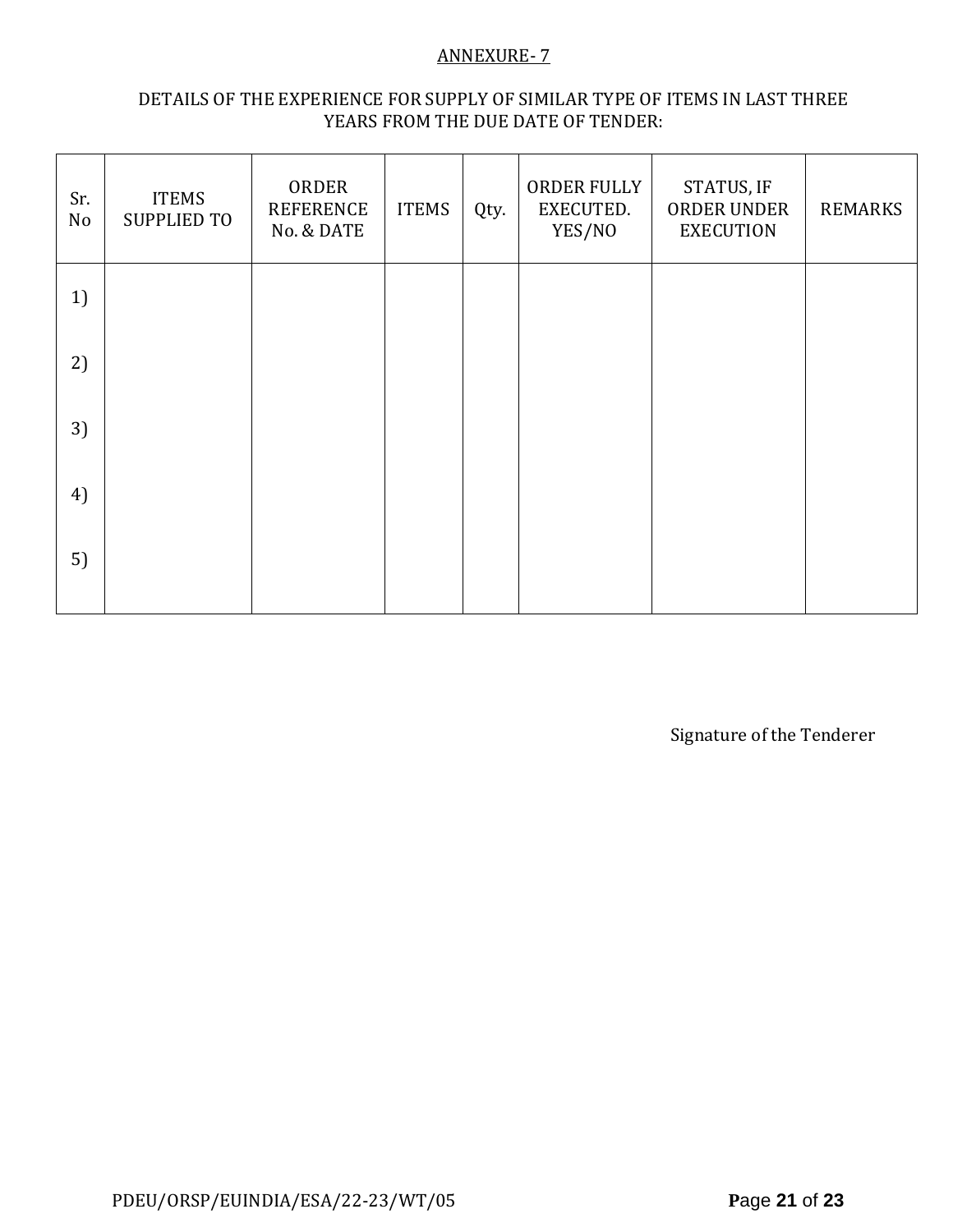#### ANNEXURE – 8

Subject: Supply of \_\_\_\_\_\_\_\_\_\_\_\_\_\_\_\_\_\_\_\_\_\_\_\_\_\_\_\_\_\_\_\_\_\_\_\_\_\_

Reference: Tender enquiry No. PDPU/ / Due on date: / / 200.

In connection with the above subject and reference I/ We confirm the following:

- 1. I / We, the undersigned have read and examined the Tender Specifications and commercial terms and conditions of tender under reference.
- 2. I / We, declare that our Technical Bid is strictly in line with the Tender specifications (except the deviations shown in Annexure No.7.
- 3. Further, I / We also agree that additional conditions / deviations, if any, found in the Commercial terms & conditions (except mentioned in the Annexure-7), our offer shall be outrightly rejected without assigning any reason thereof.

Seal of the Firm Signature of the Authorised Representatives of the firm

Date:

Name:

Status:

Name of the Tendering Firm / Agency: